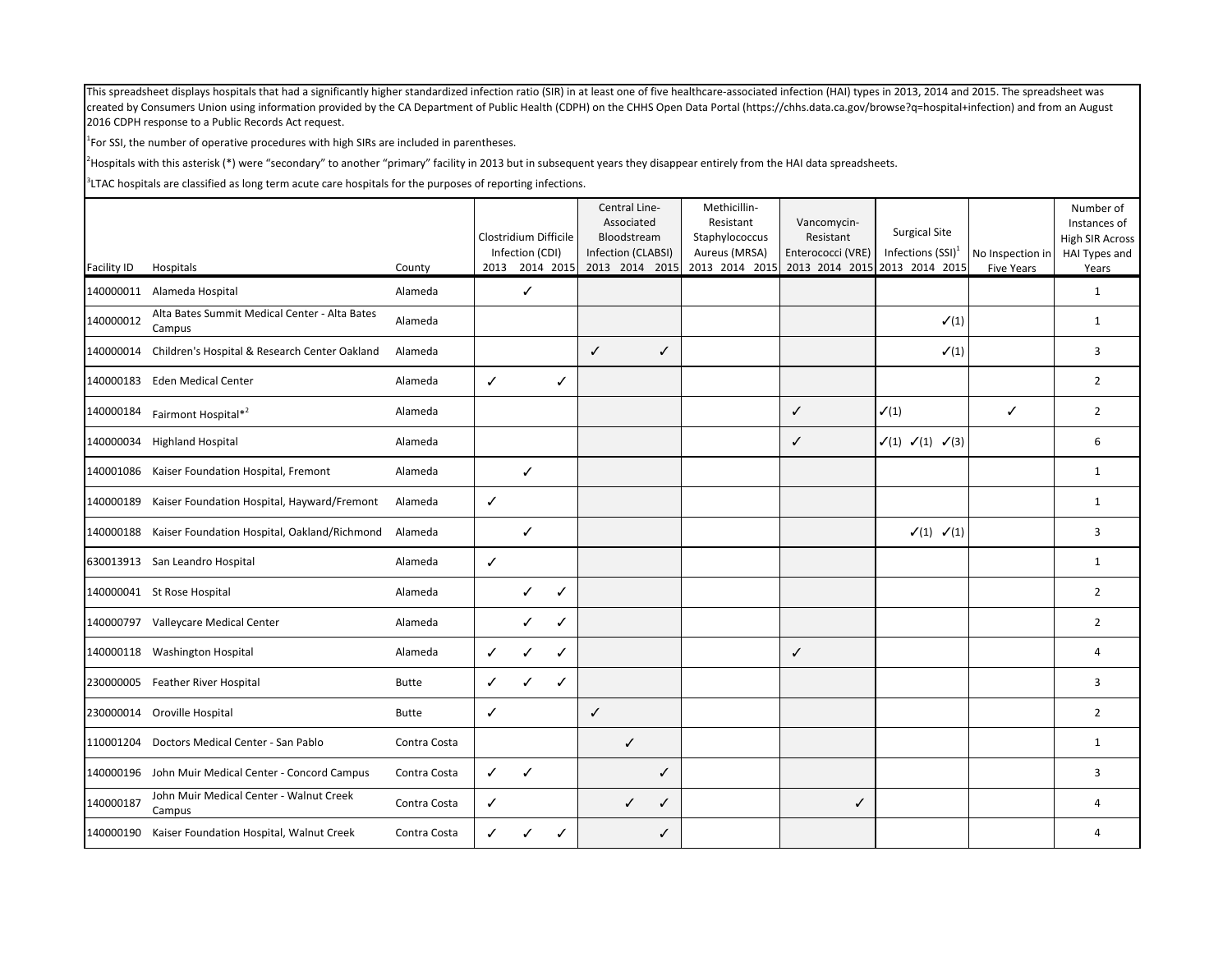$1$ For SSI, the number of operative procedures with high SIRs are included in parentheses.

<sup>2</sup>Hospitals with this asterisk (\*) were "secondary" to another "primary" facility in 2013 but in subsequent years they disappear entirely from the HAI data spreadsheets.

|                    |                                                 |             |   | Clostridium Difficile             |              | Central Line-<br>Associated<br>Bloodstream |                | Methicillin-<br>Resistant<br>Staphylococcus | Vancomycin-<br>Resistant                           | <b>Surgical Site</b>                            |                                       | Number of<br>Instances of<br>High SIR Across |
|--------------------|-------------------------------------------------|-------------|---|-----------------------------------|--------------|--------------------------------------------|----------------|---------------------------------------------|----------------------------------------------------|-------------------------------------------------|---------------------------------------|----------------------------------------------|
| <b>Facility ID</b> | Hospitals                                       | County      |   | Infection (CDI)<br>2013 2014 2015 |              | Infection (CLABSI)                         | 2013 2014 2015 | Aureus (MRSA)<br>2013 2014 2015             | Enterococci (VRE)<br>2013 2014 2015 2013 2014 2015 | Infections $(SSI)^1$                            | No Inspection in<br><b>Five Years</b> | HAI Types and<br>Years                       |
| 110000049          | <b>Sutter Coast Hospital</b>                    | Del Norte   |   | ✓                                 |              |                                            |                |                                             |                                                    |                                                 |                                       | $\mathbf{1}$                                 |
| 30000121           | <b>Marshall Medical Center</b>                  | El Dorado   | ✓ |                                   |              |                                            |                |                                             |                                                    | $\surd(1)$                                      |                                       | $\overline{2}$                               |
| 40000101           | <b>Community Regional Medical Center</b>        | Fresno      |   |                                   | $\checkmark$ | $\checkmark$                               | $\checkmark$   |                                             |                                                    | $\checkmark(1)$                                 |                                       | $\overline{4}$                               |
| 40000949           | Kaiser Foundation Hospital, Fresno              | Fresno      | ✓ |                                   |              |                                            |                | ✓                                           |                                                    |                                                 |                                       | $\overline{2}$                               |
| 40000126           | Saint Agnes Medical Center                      | Fresno      |   |                                   | $\checkmark$ | $\checkmark$                               |                |                                             | $\checkmark$                                       |                                                 |                                       | 3                                            |
| 110000067          | St. Joseph Hospital, Eureka                     | Humboldt    |   |                                   |              |                                            |                | ✓                                           |                                                    | $\checkmark(1)$ $\checkmark(2)$                 |                                       | $\overline{4}$                               |
| 90000040           | El Centro Regional Medical Center               | Imperial    |   | $\checkmark$                      | ✓            |                                            |                |                                             |                                                    | $\checkmark(1)$ $\checkmark(1)$                 |                                       | $\overline{4}$                               |
| 120000338          | <b>Bakersfield Memorial Hospital</b>            | Kern        |   |                                   |              |                                            |                | ✓                                           |                                                    |                                                 |                                       | 1                                            |
|                    | 120000336 Delano Regional Medical Center        | Kern        |   |                                   | $\checkmark$ |                                            |                |                                             |                                                    |                                                 |                                       | $\mathbf{1}$                                 |
|                    | 120000342 Kern Medical Center                   | Kern        |   |                                   |              |                                            |                |                                             |                                                    | $\checkmark(1)$ $\checkmark(1)$ $\checkmark(3)$ |                                       | 5                                            |
| 120000404          | Mercy Hospital                                  | Kern        | ✓ |                                   |              |                                            |                |                                             | $\checkmark$                                       | $\checkmark(1)$<br>$\checkmark$ (3)             |                                       | 6                                            |
|                    | 120000701 Mercy Southwest Hospital              | Kern        |   |                                   |              |                                            |                |                                             |                                                    | $\checkmark(1)$                                 |                                       | $\mathbf{1}$                                 |
| 120000409          | Ridgecrest Regional Hospital                    | Kern        |   |                                   |              | $\checkmark$                               |                |                                             |                                                    |                                                 |                                       | $\mathbf{1}$                                 |
|                    | 120000411 San Joaquin Community Hospital        | Kern        |   |                                   |              |                                            |                |                                             |                                                    | $\checkmark(1)$ $\checkmark(1)$                 |                                       | $\overline{2}$                               |
|                    | 630012960 Adventist Medical Center              | Kings       |   |                                   |              |                                            |                |                                             |                                                    | $\checkmark(1)$                                 |                                       | $\mathbf{1}$                                 |
|                    | 110000019 Sutter Lakeside Hospital              | Lake        |   | ✓                                 |              |                                            |                |                                             |                                                    |                                                 |                                       | 1                                            |
|                    | 930000008 Antelope Valley Hospital              | Los Angeles |   |                                   | $\checkmark$ | $\checkmark$                               | ✓              |                                             |                                                    | $\checkmark(1)$ $\checkmark(1)$                 | ✓                                     | 5                                            |
| 930000014          | Barlow Respiratory Hospital (LTAC) <sup>3</sup> | Los Angeles |   |                                   | $\checkmark$ | J                                          | ✓              |                                             |                                                    |                                                 |                                       | 3                                            |
|                    | 930000012 Beverly Hospital                      | Los Angeles | ✓ | ✓<br>✓                            |              |                                            |                |                                             |                                                    |                                                 |                                       | 3                                            |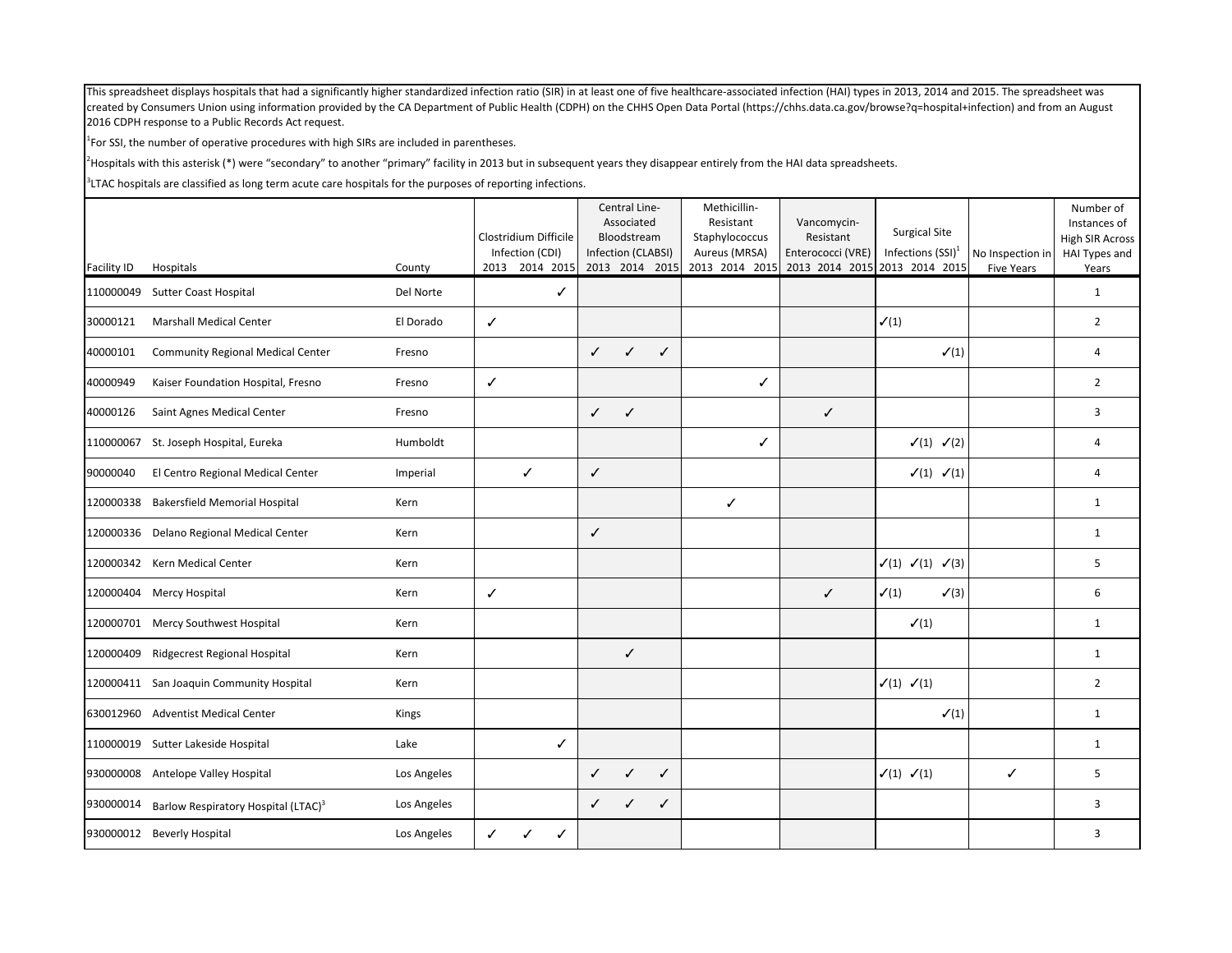$1$ For SSI, the number of operative procedures with high SIRs are included in parentheses.

<sup>2</sup>Hospitals with this asterisk (\*) were "secondary" to another "primary" facility in 2013 but in subsequent years they disappear entirely from the HAI data spreadsheets.

|                          |                                                                           |             | Clostridium Difficile | Infection (CDI) | 2013 2014 2015 |              | Central Line-<br>Associated<br>Bloodstream<br>Infection (CLABSI)<br>2013 2014 2015 |              | Methicillin-<br>Resistant<br>Staphylococcus<br>Aureus (MRSA)<br>2013 2014 2015 | Vancomycin-<br>Resistant<br>Enterococci (VRE) | <b>Surgical Site</b><br>Infections $(SSI)^1$<br>2013 2014 2015 2013 2014 2015 | No Inspection in       | Number of<br>Instances of<br><b>High SIR Across</b><br>HAI Types and |
|--------------------------|---------------------------------------------------------------------------|-------------|-----------------------|-----------------|----------------|--------------|------------------------------------------------------------------------------------|--------------|--------------------------------------------------------------------------------|-----------------------------------------------|-------------------------------------------------------------------------------|------------------------|----------------------------------------------------------------------|
| Facility ID<br>930000002 | Hospitals<br>California Hospital Medical Center - Los Angeles Los Angeles | County      |                       |                 |                | $\checkmark$ |                                                                                    |              |                                                                                |                                               |                                                                               | <b>Five Years</b><br>✓ | Years<br>$\mathbf{1}$                                                |
| 930000004                | Cedars-Sinai Medical Center                                               | Los Angeles | ✓                     | $\checkmark$    | ✓              |              |                                                                                    | ✓            |                                                                                |                                               | $\checkmark$ (2)                                                              |                        | 6                                                                    |
| 930000034                | Children's Hospital Los Angeles                                           | Los Angeles |                       |                 |                |              | $\checkmark$                                                                       | ✓            |                                                                                |                                               | $\checkmark(1)$ $\checkmark(1)$                                               | ✓                      | $\overline{4}$                                                       |
| 930000070                | Citrus Valley Medical Center - IC Campus                                  | Los Angeles |                       |                 |                | $\checkmark$ |                                                                                    |              |                                                                                |                                               |                                                                               | ✓                      | $\mathbf{1}$                                                         |
|                          | 930000132 Citrus Valley Medical Center - QV Campus*                       | Los Angeles |                       |                 |                | ✓            |                                                                                    |              |                                                                                |                                               |                                                                               | ✓                      | $\mathbf{1}$                                                         |
|                          | 930000036 City of Hope Helford Clinical Research Hospital                 | Los Angeles | ✓                     | ✓               | ✓              | $\checkmark$ |                                                                                    | $\checkmark$ |                                                                                | $\checkmark$<br>$\checkmark$<br>✓             |                                                                               | $\checkmark$           | 8                                                                    |
| 930000114                | <b>College Medical Center</b>                                             | Los Angeles |                       |                 |                |              | $\checkmark$                                                                       |              |                                                                                |                                               |                                                                               | ✓                      | 1                                                                    |
|                          | 930000082 Community Hospital Long Beach                                   | Los Angeles |                       |                 |                |              |                                                                                    | ✓            |                                                                                |                                               |                                                                               |                        | 1                                                                    |
| 930000053                | East Los Angeles Doctors Hospital                                         | Los Angeles |                       |                 |                | $\checkmark$ |                                                                                    |              |                                                                                |                                               |                                                                               |                        | 1                                                                    |
| 930000056                | Foothill Presbyterian Hospital-Johnston<br>Memorial                       | Los Angeles |                       |                 |                |              |                                                                                    |              |                                                                                |                                               | $\checkmark$ (2)                                                              | ✓                      | $\overline{2}$                                                       |
| 930000058                | <b>Garfield Medical Center</b>                                            | Los Angeles |                       | ✓               | ✓              |              |                                                                                    | ✓            |                                                                                |                                               |                                                                               | ✓                      | 3                                                                    |
| 930000059                | Glendale Adventist Medical Center                                         | Los Angeles |                       |                 |                |              |                                                                                    |              |                                                                                | ✓                                             |                                                                               | ✓                      | $\mathbf{1}$                                                         |
| 930000093                | Glendale Memorial Hospital and Health Center                              | Los Angeles |                       |                 | ✓              |              |                                                                                    |              |                                                                                | $\checkmark$                                  |                                                                               | ✓                      | $\overline{2}$                                                       |
| 930000068                | Good Samaritan Hospital, Los Angeles                                      | Los Angeles |                       |                 |                |              | $\checkmark$                                                                       | ✓            | ✓                                                                              | ✓                                             |                                                                               |                        | $\overline{4}$                                                       |
|                          | 930000026 Huntington Memorial Hospital                                    | Los Angeles |                       | ✓               |                |              |                                                                                    |              |                                                                                |                                               | $\checkmark(1)$                                                               | ✓                      | $\overline{2}$                                                       |
| 930001543                | Kaiser Foundation Hospital, Baldwin Park                                  | Los Angeles |                       | ✓               |                |              |                                                                                    |              |                                                                                | $\checkmark$                                  |                                                                               | ✓                      | $\overline{2}$                                                       |
| 930000074                | Kaiser Foundation Hospital, Downey                                        | Los Angeles |                       | $\checkmark$    |                |              |                                                                                    |              |                                                                                |                                               |                                                                               | ✓                      | $\mathbf{1}$                                                         |
| 930000072                | Kaiser Foundation Hospital, Los Angeles                                   | Los Angeles |                       |                 | ✓              |              |                                                                                    |              |                                                                                |                                               | $\checkmark(1)$                                                               | ✓                      | $\overline{2}$                                                       |
|                          | 930000071 Kaiser Foundation Hospital, South Bay                           | Los Angeles |                       |                 |                |              |                                                                                    | ✓            |                                                                                |                                               | $\checkmark(1)$                                                               | ✓                      | 5                                                                    |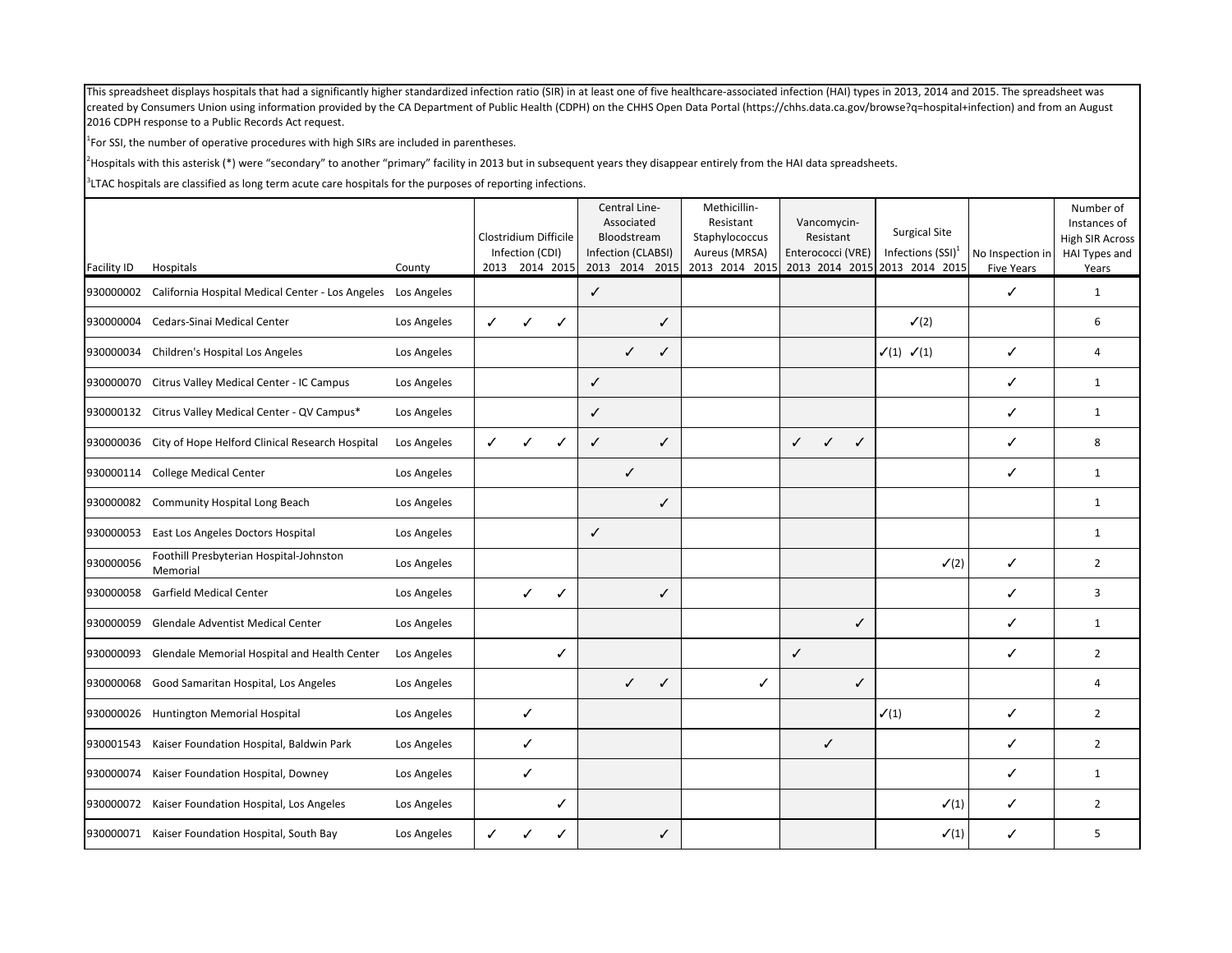$1$ For SSI, the number of operative procedures with high SIRs are included in parentheses.

<sup>2</sup>Hospitals with this asterisk (\*) were "secondary" to another "primary" facility in 2013 but in subsequent years they disappear entirely from the HAI data spreadsheets.

| Facility ID | Hospitals                                   | County      | Clostridium Difficile | Infection (CDI) | 2013 2014 2015 |              | Central Line-<br>Associated<br>Bloodstream<br>Infection (CLABSI)<br>2013 2014 2015 |              |   | Methicillin-<br>Resistant<br>Staphylococcus<br>Aureus (MRSA)<br>2013 2014 2015 |   | Vancomycin-<br>Resistant<br>Enterococci (VRE) |   | <b>Surgical Site</b><br>Infections $(SSI)^1$<br>2013 2014 2015 2013 2014 2015 | No Inspection in  | Number of<br>Instances of<br><b>High SIR Across</b><br>HAI Types and |
|-------------|---------------------------------------------|-------------|-----------------------|-----------------|----------------|--------------|------------------------------------------------------------------------------------|--------------|---|--------------------------------------------------------------------------------|---|-----------------------------------------------|---|-------------------------------------------------------------------------------|-------------------|----------------------------------------------------------------------|
| 930000076   | Kaiser Foundation Hospital, West LA         | Los Angeles |                       | ✓               | ✓              |              | $\checkmark$                                                                       |              |   |                                                                                |   |                                               |   |                                                                               | <b>Five Years</b> | Years<br>3                                                           |
| 930000290   | Kaiser Foundation Hospital, Woodland Hills  | Los Angeles |                       |                 |                | ✓            | ✓                                                                                  | ✓            |   |                                                                                |   |                                               |   |                                                                               | ✓                 | 3                                                                    |
|             | 930000912 Keck Hospital of USC              | Los Angeles |                       |                 |                | $\checkmark$ |                                                                                    |              |   |                                                                                |   | $\checkmark$                                  |   |                                                                               |                   | $\overline{2}$                                                       |
| 930000144   | Kindred Hospital, Baldwin Park (LTAC)       | Los Angeles |                       |                 |                |              |                                                                                    | ✓            |   |                                                                                |   |                                               | ✓ |                                                                               |                   | $\overline{2}$                                                       |
| 930000089   | Kindred Hospital, La Mirada (LTAC)          | Los Angeles |                       |                 |                |              |                                                                                    | ✓            |   |                                                                                |   |                                               |   |                                                                               | ✓                 | 1                                                                    |
| 930000088   | Kindred Hospital, Los Angeles (LTAC)        | Los Angeles |                       |                 |                |              |                                                                                    | ✓            | ✓ |                                                                                | ✓ |                                               | ✓ |                                                                               | ✓                 | 4                                                                    |
| 930000042   | Kindred Hospital, San Gabriel Valley (LTAC) | Los Angeles |                       |                 |                |              |                                                                                    | ✓            |   |                                                                                |   |                                               |   |                                                                               | ✓                 | $\mathbf{1}$                                                         |
| 930000039   | Kindred Hospital, South Bay, Gardena        | Los Angeles |                       |                 |                |              |                                                                                    | $\checkmark$ |   |                                                                                |   |                                               |   |                                                                               | ✓                 | $\mathbf{1}$                                                         |
| 60000027    | LAC/Harbor-UCLA Medical Center              | Los Angeles |                       |                 |                | $\checkmark$ | $\checkmark$                                                                       |              |   |                                                                                |   |                                               |   | $\checkmark(1)$                                                               |                   | 3                                                                    |
| 60000038    | LAC/Olive View-UCLA Medical Center          | Los Angeles |                       |                 |                |              |                                                                                    |              |   |                                                                                |   |                                               |   | $\checkmark(1)$<br>$\checkmark(1)$                                            |                   | $\overline{2}$                                                       |
| 60000040    | LAC+USC Medical Center                      | Los Angeles |                       |                 |                |              |                                                                                    | ✓            |   |                                                                                | ✓ |                                               |   |                                                                               |                   | $\overline{2}$                                                       |
| 930000047   | Lakewood Regional Medical Center            | Los Angeles | ✓                     |                 |                |              |                                                                                    |              |   | ✓                                                                              |   | $\checkmark$                                  |   |                                                                               | ✓                 | 3                                                                    |
| 930000095   | Long Beach Memorial Medical Center          | Los Angeles | ✓                     |                 | ✓              | $\checkmark$ | $\checkmark$                                                                       | ✓            |   |                                                                                |   |                                               | ✓ | $\checkmark$ (2)<br>$\checkmark(1)$                                           | ✓                 | 10                                                                   |
| 930000085   | Los Angeles Community Hospital              | Los Angeles |                       |                 |                |              | $\checkmark$                                                                       |              | ✓ |                                                                                | ✓ | $\checkmark$<br>$\checkmark$                  |   |                                                                               |                   | 6                                                                    |
| 930000044   | Marina Del Rey Hospital                     | Los Angeles |                       | $\checkmark$    | ✓              |              |                                                                                    |              |   |                                                                                | ✓ |                                               |   |                                                                               | ✓                 | 3                                                                    |
| 930000092   | Memorial Hospital of Gardena                | Los Angeles |                       |                 |                |              |                                                                                    |              |   |                                                                                | ✓ |                                               |   |                                                                               | ✓                 | $\mathbf{1}$                                                         |
| 930000096   | Methodist Hospital of Southern California   | Los Angeles | ✓                     |                 |                |              |                                                                                    |              |   |                                                                                |   |                                               |   | $\checkmark(1)$                                                               | ✓                 | $\overline{2}$                                                       |
| 930000027   | <b>Mission Community Hospital</b>           | Los Angeles |                       |                 |                | $\checkmark$ | ✓                                                                                  |              |   |                                                                                |   |                                               |   |                                                                               | ✓                 | $\overline{2}$                                                       |
|             | 930000107 Monrovia Memorial Hospital (LTAC) | Los Angeles |                       |                 |                | ✓            |                                                                                    |              |   |                                                                                |   |                                               |   |                                                                               | ✓                 | $\overline{2}$                                                       |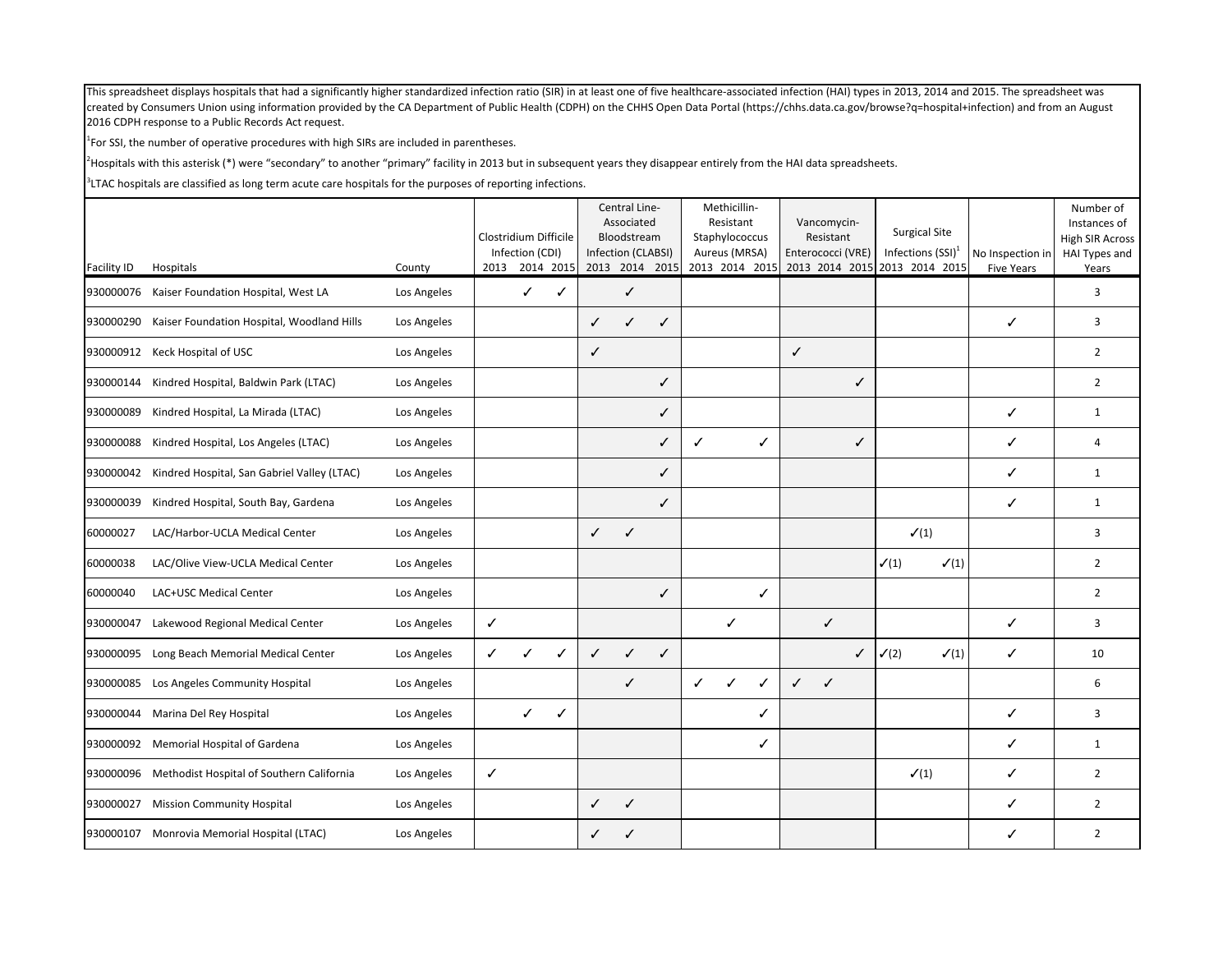$1$ For SSI, the number of operative procedures with high SIRs are included in parentheses.

<sup>2</sup>Hospitals with this asterisk (\*) were "secondary" to another "primary" facility in 2013 but in subsequent years they disappear entirely from the HAI data spreadsheets.

|                    |                                                                  |             | Clostridium Difficile | Infection (CDI) |                |              | Central Line-<br>Associated<br>Bloodstream<br>Infection (CLABSI) |      | Methicillin-<br>Resistant<br>Staphylococcus<br>Aureus (MRSA) |              | Vancomycin-<br>Resistant<br>Enterococci (VRE) |              | <b>Surgical Site</b><br>Infections $(SSI)^1$    | No Inspection in  | Number of<br>Instances of<br><b>High SIR Across</b><br>HAI Types and |
|--------------------|------------------------------------------------------------------|-------------|-----------------------|-----------------|----------------|--------------|------------------------------------------------------------------|------|--------------------------------------------------------------|--------------|-----------------------------------------------|--------------|-------------------------------------------------|-------------------|----------------------------------------------------------------------|
| <b>Facility ID</b> | Hospitals                                                        | County      |                       |                 | 2013 2014 2015 |              | 2013 2014                                                        | 2015 | 2013 2014 2015                                               |              |                                               |              | 2013 2014 2015 2013 2014 2015                   | <b>Five Years</b> | Years                                                                |
|                    | 930000111 Northridge Hospital Medical Center                     | Los Angeles |                       |                 |                |              | $\checkmark$                                                     | ✓    |                                                              |              |                                               |              |                                                 | ✓                 | $\overline{2}$                                                       |
|                    | 930000112 Norwalk Community Hospital*                            | Los Angeles |                       |                 |                |              |                                                                  |      | $\checkmark$                                                 | $\checkmark$ |                                               |              |                                                 | ✓                 | $\overline{2}$                                                       |
| 930000105          | Olympia Medical Center                                           | Los Angeles | ✓                     | $\checkmark$    | ✓              |              | ✓                                                                | ✓    |                                                              |              | $\checkmark$                                  | ✓            |                                                 | ✓                 | $\overline{7}$                                                       |
| 930000057          | Pacific Alliance Medical Center                                  | Los Angeles |                       |                 |                |              |                                                                  | ✓    |                                                              |              |                                               |              |                                                 | ✓                 | $\mathbf{1}$                                                         |
| 930000133          | Pacifica Hospital of the Valley                                  | Los Angeles |                       |                 |                | $\checkmark$ | ✓                                                                | ✓    |                                                              |              |                                               |              |                                                 | ✓                 | 3                                                                    |
| 930000077          | Palmdale Regional Medical Center                                 | Los Angeles |                       |                 | ✓              |              |                                                                  |      |                                                              |              |                                               |              |                                                 | ✓                 | $\mathbf{1}$                                                         |
|                    | 930000123 Pomona Valley Hospital Medical Center                  | Los Angeles | ✓                     | ✓               | ✓              |              | ✓                                                                |      | ✓                                                            |              |                                               |              | $\checkmark(1)$ $\checkmark(1)$ $\checkmark(1)$ |                   | 8                                                                    |
| 930000099          | Presbyterian Intercommunity Hospital                             | Los Angeles |                       | $\checkmark$    |                |              |                                                                  |      |                                                              |              |                                               |              | $\checkmark(1)$ $\checkmark(2)$                 | ✓                 | $\overline{4}$                                                       |
| 930000003          | Promise Hospital of East Los Angeles - East L.A<br>Campus (LTAC) | Los Angeles |                       |                 |                | $\checkmark$ |                                                                  | ✓    |                                                              |              |                                               |              |                                                 | ✓                 | $\overline{2}$                                                       |
| 930000033          | Promise Hospital of East Los Angeles - Suburban<br>Campus (LTAC) | Los Angeles |                       |                 |                |              |                                                                  | ✓    |                                                              |              |                                               |              |                                                 | ✓                 | $\mathbf{1}$                                                         |
| 930000081          | Providence Little Company of Mary Medical<br>Center Torrance     | Los Angeles |                       |                 |                | $\checkmark$ | ✓                                                                | ✓    |                                                              |              |                                               |              |                                                 |                   | 3                                                                    |
| 930000100          | Providence Saint John's Health Center                            | Los Angeles |                       |                 |                |              |                                                                  | ✓    |                                                              |              |                                               |              |                                                 | ✓                 | 1                                                                    |
| 930000101          | Providence Saint Joseph Medical Center                           | Los Angeles | ✓                     | ✓               | ✓              | $\checkmark$ |                                                                  | ✓    |                                                              | $\checkmark$ |                                               |              | $\checkmark(1)$ $\checkmark(2)$                 | ✓                 | 9                                                                    |
| 930000091          | Providence Tarzana Medical Center                                | Los Angeles |                       | ✓               |                |              |                                                                  |      | ✓                                                            |              |                                               |              |                                                 | ✓                 | $\overline{2}$                                                       |
|                    | 930000162 Ronald Reagan UCLA Medical Center                      | Los Angeles |                       | ✓               |                | ✓            | ✓                                                                | ✓    | ✓                                                            | $\checkmark$ | $\checkmark$                                  | $\checkmark$ | $\checkmark(1)$ $\checkmark(1)$                 | ✓                 | 10                                                                   |
| 930000128          | Saint Francis Medical Center                                     | Los Angeles |                       |                 |                | ✓            | J                                                                |      |                                                              |              |                                               |              |                                                 | ✓                 | $\overline{2}$                                                       |
| 930000104          | Saint Vincent Medical Center                                     | Los Angeles | ✓                     |                 |                |              |                                                                  |      |                                                              |              |                                               |              |                                                 |                   | 1                                                                    |
|                    | 930000125 San Dimas Community Hospital                           | Los Angeles | ✓                     |                 |                |              | ✓                                                                |      |                                                              |              |                                               |              |                                                 | ✓                 | $\overline{2}$                                                       |
|                    | 930000041 San Gabriel Valley Medical Center                      | Los Angeles |                       | ✓               |                |              |                                                                  |      |                                                              |              |                                               |              |                                                 | ✓                 | 1                                                                    |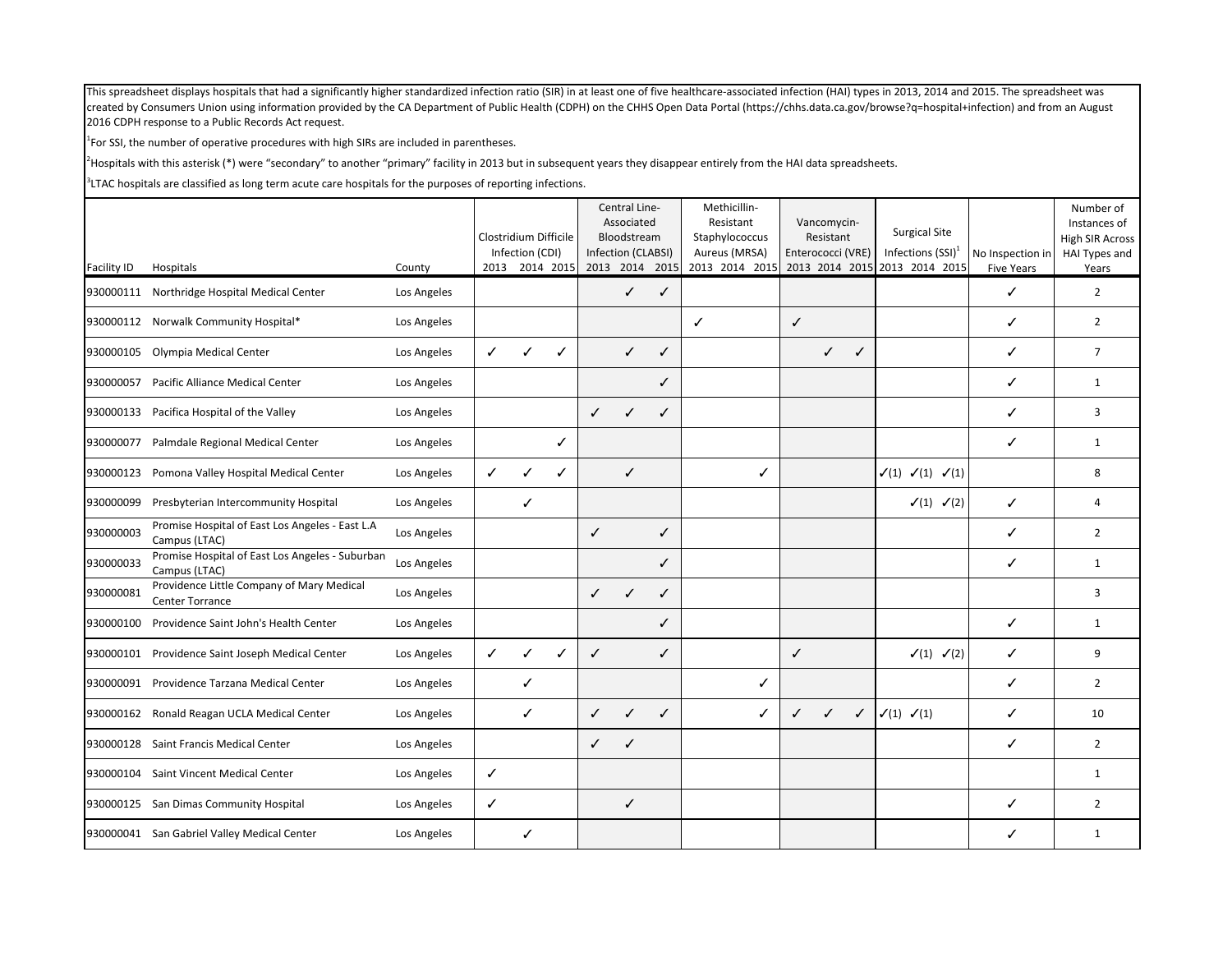$1$ For SSI, the number of operative procedures with high SIRs are included in parentheses.

<sup>2</sup>Hospitals with this asterisk (\*) were "secondary" to another "primary" facility in 2013 but in subsequent years they disappear entirely from the HAI data spreadsheets.

|                    |                                                                               |             |              | Clostridium Difficile<br>Infection (CDI) |                |              | Central Line-<br>Associated<br>Bloodstream<br>Infection (CLABSI) |                | Methicillin-<br>Resistant<br>Staphylococcus<br>Aureus (MRSA) | Vancomycin-<br>Resistant<br>Enterococci (VRE) | <b>Surgical Site</b><br>Infections $(SSI)^1$ | No Inspection in  | Number of<br>Instances of<br><b>High SIR Across</b><br>HAI Types and |
|--------------------|-------------------------------------------------------------------------------|-------------|--------------|------------------------------------------|----------------|--------------|------------------------------------------------------------------|----------------|--------------------------------------------------------------|-----------------------------------------------|----------------------------------------------|-------------------|----------------------------------------------------------------------|
| <b>Facility ID</b> | Hospitals<br>Santa Monica - UCLA Medical Center and                           | County      |              |                                          | 2013 2014 2015 |              |                                                                  | 2013 2014 2015 | 2013 2014 2015                                               | 2013 2014 2015 2013 2014 2015                 |                                              | <b>Five Years</b> | Years                                                                |
| 930000049          | Orthopaedic Hospital                                                          | Los Angeles | $\checkmark$ |                                          |                |              |                                                                  |                |                                                              |                                               | $\checkmark(1)$<br>$\checkmark(1)$           | ✓                 | 3                                                                    |
| 930000140          | Sherman Oaks Hospital                                                         | Los Angeles |              | ✓                                        | ✓              |              |                                                                  |                |                                                              | $\checkmark$                                  |                                              | ✓                 | 3                                                                    |
|                    | 930000035 Silver Lake Medical Center                                          | Los Angeles |              |                                          |                |              |                                                                  |                |                                                              | $\checkmark$                                  |                                              | ✓                 | $\mathbf{1}$                                                         |
|                    | 930000015 Southern California Hospital at Culver City                         | Los Angeles |              |                                          |                |              |                                                                  |                | $\checkmark$                                                 |                                               | $\checkmark(1)$                              |                   | $\overline{2}$                                                       |
| 930000064          | Southern California Hospital at Hollywood                                     | Los Angeles |              |                                          |                | $\checkmark$ | $\checkmark$                                                     |                |                                                              | $\checkmark$                                  |                                              |                   | 3                                                                    |
|                    | 930000127 Torrance Memorial Medical Center                                    | Los Angeles |              |                                          | ✓              |              | $\checkmark$                                                     |                |                                                              |                                               | $\checkmark(1)$ $\checkmark(2)$              |                   | 5                                                                    |
|                    | 930000163 USC Kenneth Norris Jr. Cancer Hospital                              | Los Angeles | $\checkmark$ | ✓                                        | ✓              | ✓            | J                                                                | ✓              |                                                              | ✓<br>✓<br>$\checkmark$                        |                                              | ✓                 | 9                                                                    |
|                    | 930000028 West Hills Hospital & Medical Center                                | Los Angeles |              |                                          | ✓              |              |                                                                  |                |                                                              |                                               |                                              | ✓                 | $\mathbf{1}$                                                         |
|                    | 930000191 White Memorial Medical Center                                       | Los Angeles |              |                                          |                | ✓            |                                                                  |                |                                                              |                                               |                                              |                   | $\mathbf{1}$                                                         |
|                    | 930000151 Whittier Hospital Medical Center                                    | Los Angeles | $\checkmark$ |                                          |                |              |                                                                  |                |                                                              |                                               |                                              | ✓                 | $\mathbf{1}$                                                         |
| 110000944          | Kaiser Foundation Hospital, San Rafael                                        | Marin       |              |                                          |                |              |                                                                  |                |                                                              |                                               | $\checkmark(1)$                              |                   | $\mathbf{1}$                                                         |
| 110000953          | Marin General Hospital                                                        | Marin       |              |                                          | ✓              |              | $\checkmark$                                                     |                |                                                              |                                               | $\checkmark(1)$                              |                   | 3                                                                    |
| 70000137           | Community Hospital of The Monterey Peninsula Monterey                         |             |              |                                          |                |              |                                                                  |                |                                                              |                                               | $\checkmark(1)$ $\checkmark(1)$              |                   | $\overline{2}$                                                       |
| 70000147           | Salinas Valley Memorial Hospital                                              | Monterey    |              |                                          |                |              |                                                                  |                |                                                              |                                               | $\checkmark(1)$                              |                   | $\mathbf{1}$                                                         |
| 110000041          | Queen of the Valley Medical Center                                            | Napa        |              |                                          | J              | $\checkmark$ |                                                                  |                |                                                              |                                               |                                              |                   | $\overline{2}$                                                       |
| 60000002           | AHMC Anaheim Regional Medical Center                                          | Orange      |              |                                          | ✓              | ✓            | ✓                                                                |                |                                                              |                                               | $\checkmark$ (2)                             |                   | 5                                                                    |
| 60000007           | Children's Hospital of Orange County                                          | Orange      |              |                                          |                |              |                                                                  |                |                                                              |                                               | $\checkmark$ (1)                             |                   | 1                                                                    |
| 60000011           | Fountain Valley Regional Hospital & Medical<br>Center - Euclid St. location   | Orange      |              |                                          |                |              |                                                                  |                |                                                              |                                               | $\checkmark(1)$                              |                   | 1                                                                    |
| 60000936           | Fountain Valley Regional Hospital & Medical<br>Center - Warner Ave. location* | Orange      |              |                                          |                |              |                                                                  |                |                                                              |                                               | $\checkmark(1)$                              | ✓                 | 1                                                                    |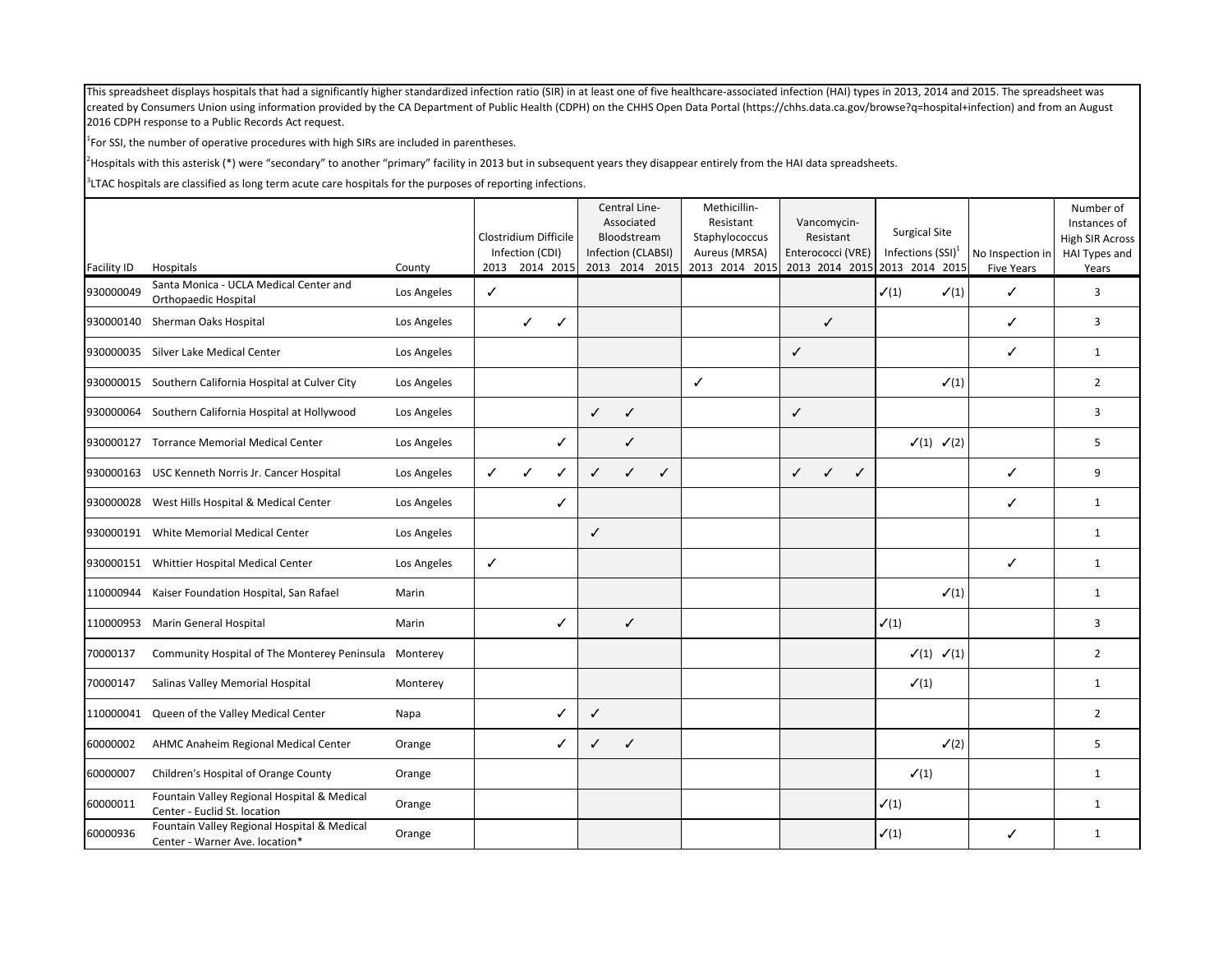$1$ For SSI, the number of operative procedures with high SIRs are included in parentheses.

<sup>2</sup>Hospitals with this asterisk (\*) were "secondary" to another "primary" facility in 2013 but in subsequent years they disappear entirely from the HAI data spreadsheets.

|                    |                                                       |        | Clostridium Difficile | Infection (CDI) |                |              | Central Line-<br>Associated<br>Bloodstream<br>Infection (CLABSI) |   | Methicillin-<br>Resistant<br>Staphylococcus<br>Aureus (MRSA) | Vancomycin-<br>Resistant<br>Enterococci (VRE) | <b>Surgical Site</b><br>Infections $(SSI)^1$    |                  | No Inspection in  | Number of<br>Instances of<br>High SIR Across<br>HAI Types and |
|--------------------|-------------------------------------------------------|--------|-----------------------|-----------------|----------------|--------------|------------------------------------------------------------------|---|--------------------------------------------------------------|-----------------------------------------------|-------------------------------------------------|------------------|-------------------|---------------------------------------------------------------|
| <b>Facility ID</b> | Hospitals                                             | County |                       |                 | 2013 2014 2015 |              | 2013 2014 2015                                                   |   | 2013 2014 2015                                               | 2013 2014 2015 2013 2014 2015                 |                                                 |                  | <b>Five Years</b> | Years                                                         |
| 60000058           | Garden Grove Hospital and Medical Center              | Orange |                       |                 |                | ✓            | $\checkmark$                                                     |   |                                                              |                                               |                                                 |                  |                   | $\overline{2}$                                                |
| 60001022           | Hoag Hospital Irvine                                  | Orange |                       |                 |                |              |                                                                  |   |                                                              |                                               |                                                 | $\checkmark(1)$  | $\checkmark$      | $\mathbf{1}$                                                  |
| 60000014           | Hoag Memorial Hospital Presbyterian                   | Orange | $\checkmark$          | ✓               | ✓              |              | $\checkmark$                                                     | ✓ |                                                              |                                               | $\checkmark(1)$ $\checkmark(1)$ $\checkmark(1)$ |                  |                   | 8                                                             |
| 60000015           | Huntington Beach Hospital                             | Orange |                       |                 |                | $\checkmark$ |                                                                  |   | ✓                                                            | $\checkmark$                                  |                                                 |                  | ✓                 | 3                                                             |
| 630013929          | Kaiser Foundation Hospital, Orange County,<br>Anaheim | Orange |                       |                 |                |              | $\checkmark$                                                     | ✓ |                                                              |                                               |                                                 |                  |                   | $\overline{2}$                                                |
| 60001360           | Kindred Hospital, Brea (LTAC)                         | Orange |                       |                 |                |              | $\checkmark$                                                     | ✓ |                                                              |                                               |                                                 |                  |                   | $\overline{2}$                                                |
| 930001607          | Kindred Hospital, Santa Ana (LTAC)                    | Orange |                       |                 |                |              |                                                                  | ✓ |                                                              | $\checkmark$                                  |                                                 |                  | ✓                 | $\overline{2}$                                                |
| 60000017           | Kindred Hospital, Westminster (LTAC)                  | Orange |                       |                 |                |              |                                                                  | ✓ | $\checkmark$<br>✓<br>✓                                       |                                               |                                                 |                  |                   | 4                                                             |
| 60000024           | La Palma Intercommunity Hospital                      | Orange |                       | ✓               | ✓              |              |                                                                  |   | ✓                                                            |                                               |                                                 |                  | ✓                 | 3                                                             |
| 60000025           | Los Alamitos Medical Center                           | Orange |                       | ✓               | ✓              |              |                                                                  |   |                                                              |                                               | $\checkmark(1)$                                 | $\checkmark$ (1) |                   | $\overline{4}$                                                |
| 60000066           | Mission Hospital Laguna Beach                         | Orange |                       |                 |                |              | $\checkmark$                                                     |   |                                                              |                                               |                                                 |                  | ✓                 | $\mathbf{1}$                                                  |
| 60000060           | Mission Hospital Regional Medical Center              | Orange |                       |                 |                | $\checkmark$ |                                                                  |   |                                                              |                                               | $\checkmark$ (2)                                |                  |                   | 3                                                             |
| 60000208           | Orange Coast Memorial Medical Center                  | Orange |                       |                 |                |              |                                                                  |   |                                                              |                                               | $\checkmark(1)$                                 |                  |                   | $\mathbf{1}$                                                  |
| 60000062           | Placentia Linda Hospital                              | Orange |                       |                 |                |              |                                                                  |   |                                                              |                                               | $\checkmark(1)$                                 | $\checkmark(1)$  |                   | $\overline{2}$                                                |
| 60000063           | Saddleback Memorial Medical Center                    | Orange |                       |                 |                |              |                                                                  |   |                                                              |                                               | $\checkmark(1)$                                 |                  | ✓                 | $\mathbf{1}$                                                  |
| 60000021           | South Coast Global Medical Center                     | Orange |                       |                 |                | $\checkmark$ |                                                                  | ✓ |                                                              |                                               |                                                 |                  |                   | $\overline{2}$                                                |
| 60000068           | St. Jude Medical Center                               | Orange |                       |                 |                |              |                                                                  |   |                                                              |                                               | $\checkmark(1)$                                 | $\checkmark(1)$  |                   | $\overline{2}$                                                |
| 60000071           | University of California Irvine Medical Center        | Orange | ✓                     | ✓               | ✓              |              |                                                                  | ✓ |                                                              |                                               | $\checkmark(1)$                                 | $\checkmark(1)$  |                   | 6                                                             |
| 30000109           | Sutter Auburn Faith Hospital                          | Placer |                       |                 | ℐ              |              |                                                                  |   |                                                              |                                               |                                                 |                  | ✓                 | $\mathbf{1}$                                                  |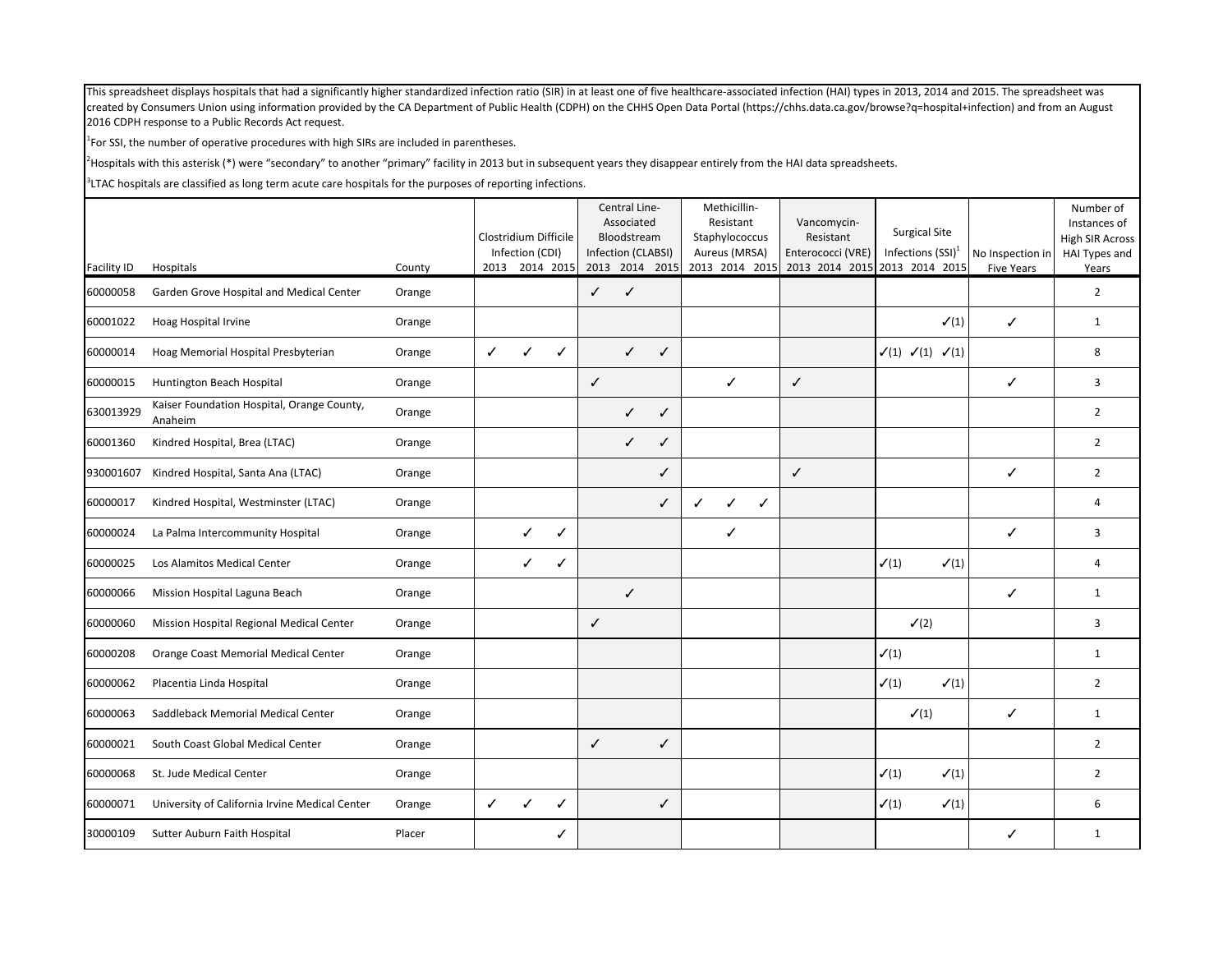$1$ For SSI, the number of operative procedures with high SIRs are included in parentheses.

<sup>2</sup>Hospitals with this asterisk (\*) were "secondary" to another "primary" facility in 2013 but in subsequent years they disappear entirely from the HAI data spreadsheets.

|             |                                                                     |            |                       |                 |                | Central Line-<br>Associated       | Methicillin-<br>Resistant       | Vancomycin-                    | <b>Surgical Site</b>               |                   | Number of<br>Instances of        |
|-------------|---------------------------------------------------------------------|------------|-----------------------|-----------------|----------------|-----------------------------------|---------------------------------|--------------------------------|------------------------------------|-------------------|----------------------------------|
|             |                                                                     |            | Clostridium Difficile | Infection (CDI) |                | Bloodstream<br>Infection (CLABSI) | Staphylococcus<br>Aureus (MRSA) | Resistant<br>Enterococci (VRE) | Infections $(SSI)^1$               | No Inspection in  | High SIR Across<br>HAI Types and |
| Facility ID | Hospitals                                                           | County     |                       |                 | 2013 2014 2015 | 2013 2014 2015                    | 2013 2014 2015                  |                                | 2013 2014 2015 2013 2014 2015      | <b>Five Years</b> | Years                            |
| 30000134    | Sutter Roseville Medical Center                                     | Placer     |                       |                 | ✓              |                                   |                                 |                                |                                    |                   | $\mathbf{1}$                     |
| 250000006   | Corona Regional Medical Center                                      | Riverside  |                       | ✓               | ✓              |                                   |                                 |                                |                                    |                   | $\overline{2}$                   |
| 250000008   | Desert Regional Medical Center                                      | Riverside  |                       |                 |                | ✓                                 |                                 |                                |                                    |                   | $\mathbf{1}$                     |
|             | 250000011 Eisenhower Medical Center                                 | Riverside  |                       |                 |                |                                   |                                 |                                | $\checkmark(1)$ $\checkmark(2)$    |                   | $\overline{3}$                   |
|             | 250000012 Hemet Valley Medical Center                               | Riverside  | $\checkmark$          | ✓               |                |                                   | ✓                               | $\checkmark$<br>$\checkmark$   |                                    |                   | 5                                |
|             | 250000017 John F. Kennedy Memorial Hospital                         | Riverside  |                       |                 |                |                                   |                                 |                                | $\checkmark$ (1)                   |                   | 1                                |
|             | 630011959 Kaiser Foundation Hospital, Moreno Valley                 | Riverside  | $\checkmark$          | ✓               |                |                                   |                                 |                                |                                    |                   | $\overline{2}$                   |
| 250000707   | Kaiser Foundation Hospital, Riverside                               | Riverside  | $\checkmark$          | ✓               | ✓              |                                   |                                 |                                | $\checkmark(1)$ $\checkmark(1)$    |                   | 5                                |
| 250000004   | Kindred Hospital, Riverside (LTAC)                                  | Riverside  |                       |                 |                | ✓                                 |                                 |                                |                                    |                   | 1                                |
|             | 630012971 Loma Linda University Medical Center - Murrieta Riverside |            |                       |                 |                | $\checkmark$<br>✓                 | $\checkmark$                    |                                | $\checkmark$ (3)                   |                   | 6                                |
|             | 250000727 Menifee Valley Medical Center                             | Riverside  | $\checkmark$          | $\checkmark$    | ✓              |                                   |                                 |                                |                                    |                   | 3                                |
| 250000044   | Parkview Community Hospital Medical Center                          | Riverside  |                       |                 | ✓              | ✓                                 |                                 |                                | $\checkmark(1)$ $\checkmark(1)$    |                   | 4                                |
| 250000049   | Riverside Community Hospital                                        | Riverside  | $\checkmark$          | ✓               | ✓              |                                   |                                 | $\checkmark$<br>$\checkmark$   | $\checkmark$ (2) $\checkmark$ (4)  |                   | 11                               |
| 250000050   | Riverside County Regional Medical Center                            | Riverside  |                       |                 |                |                                   |                                 |                                | $\checkmark(1)$<br>$\checkmark(1)$ |                   | $\overline{2}$                   |
|             | 250000101 San Gorgonio Memorial Hospital                            | Riverside  | $\checkmark$          | ✓               | ✓              |                                   |                                 |                                |                                    |                   | 3                                |
| 250000344   | Southwest Healthcare System, Wildomar                               | Riverside  |                       |                 | ✓              |                                   |                                 |                                |                                    | ✓                 | 1                                |
| 30000130    | Kaiser Foundation Hospital, Sacramento                              | Sacramento |                       | ✓               |                |                                   |                                 |                                | $\checkmark$ (1)                   |                   | $\overline{2}$                   |
| 30000124    | Mercy General Hospital                                              | Sacramento | $\checkmark$          | ✓               |                |                                   |                                 | ✓                              |                                    |                   | 3                                |
| 30000901    | Mercy Hospital of Folsom                                            | Sacramento |                       |                 |                |                                   |                                 |                                | $\checkmark(1)$                    |                   | 1                                |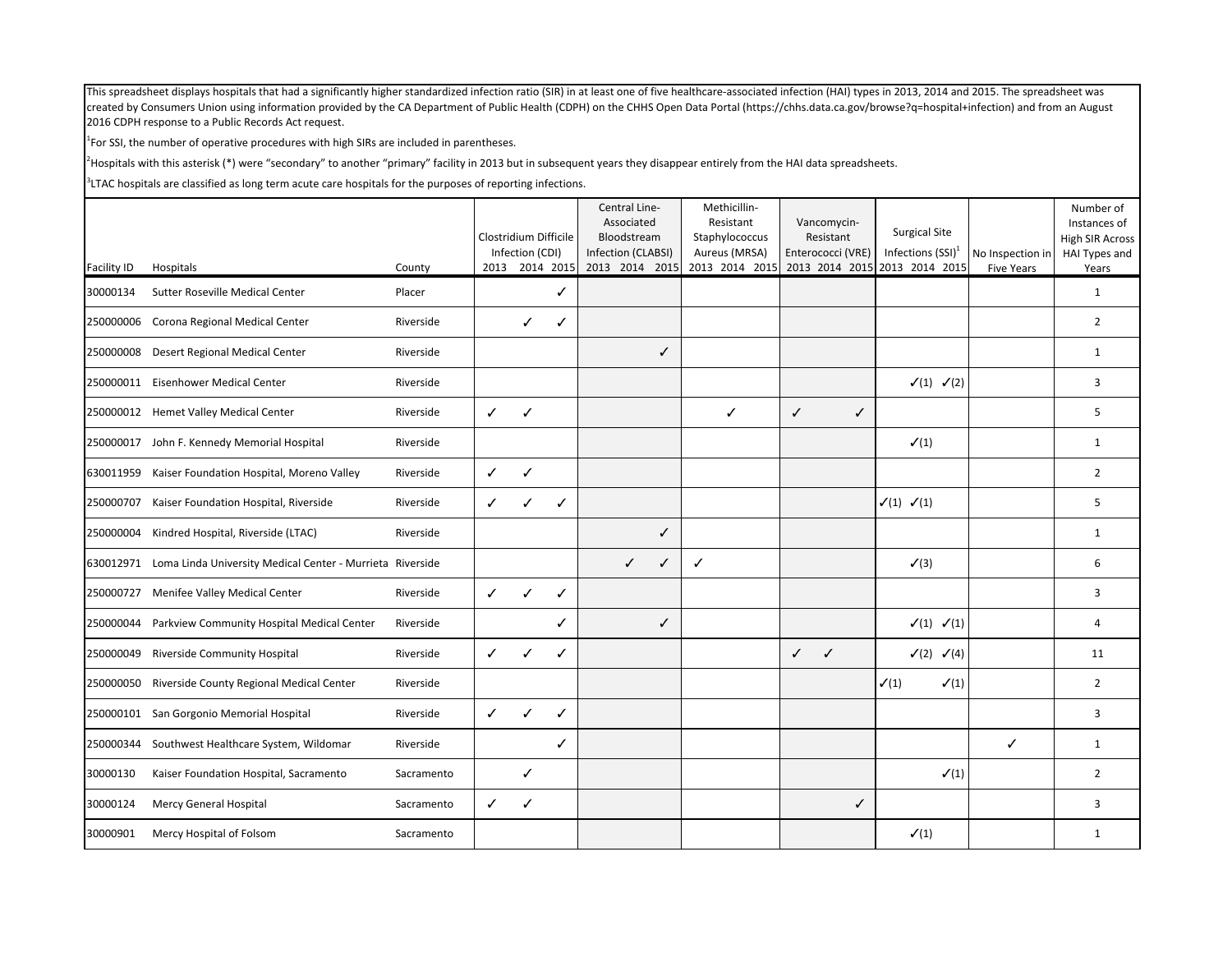$<sup>1</sup>$  For SSI, the number of operative procedures with high SIRs are included in parentheses.</sup>

<sup>2</sup>Hospitals with this asterisk (\*) were "secondary" to another "primary" facility in 2013 but in subsequent years they disappear entirely from the HAI data spreadsheets.

|             |                                                               |                |                                   | Central Line-<br>Associated       | Methicillin-<br>Resistant       | Vancomycin-                                  |                                              |                                       | Number of<br>Instances of |
|-------------|---------------------------------------------------------------|----------------|-----------------------------------|-----------------------------------|---------------------------------|----------------------------------------------|----------------------------------------------|---------------------------------------|---------------------------|
|             |                                                               |                | Clostridium Difficile             | Bloodstream<br>Infection (CLABSI) | Staphylococcus                  | Resistant                                    | <b>Surgical Site</b><br>Infections $(SSI)^1$ |                                       | High SIR Across           |
| Facility ID | Hospitals                                                     | County         | Infection (CDI)<br>2013 2014 2015 | 2013 2014 2015                    | Aureus (MRSA)<br>2013 2014 2015 | Enterococci (VRE)                            | 2013 2014 2015 2013 2014 2015                | No Inspection in<br><b>Five Years</b> | HAI Types and<br>Years    |
| 30000127    | Mercy San Juan Medical Center                                 | Sacramento     |                                   |                                   |                                 |                                              | $\checkmark(1)$                              |                                       | $\mathbf{1}$              |
| 30000113    | University of California Davis Medical Center                 | Sacramento     |                                   | $\checkmark$                      | ✓                               |                                              |                                              |                                       | $\overline{2}$            |
| 70000142    | Hazel Hawkins Memorial Hospital                               | San Benito     |                                   | $\checkmark$                      |                                 |                                              |                                              | ✓                                     | $\mathbf{1}$              |
|             | 240000100 Arrowhead Regional Medical Center                   | San Bernardino | $\checkmark$                      | ✓                                 |                                 |                                              | $\checkmark$ (2) $\checkmark$ (1)            |                                       | 5                         |
| 240000082   | Community Hospital of San Bernardino                          | San Bernardino |                                   | $\checkmark$                      |                                 |                                              |                                              |                                       | $\mathbf{1}$              |
| 240001330   | Desert Valley Hospital                                        | San Bernardino |                                   | ✓                                 |                                 |                                              |                                              |                                       | $\mathbf{1}$              |
| 240000024   | Kaiser Foundation Hospital, Fontana                           | San Bernardino | ✓                                 | $\checkmark$                      |                                 |                                              | $\checkmark(1)$ $\checkmark(1)$              |                                       | 4                         |
| 630013398   | Kaiser Foundation Hospital, Ontario                           | San Bernardino | $\checkmark$<br>$\checkmark$      |                                   | $\checkmark$                    |                                              |                                              |                                       | 3                         |
| 240000040   | Kindred Hospital, Ontario (LTAC)                              | San Bernardino |                                   | ✓                                 | ✓                               |                                              |                                              |                                       | $\overline{2}$            |
|             | 240001515 Kindred Hospital, Rancho (LTAC)                     | San Bernardino |                                   | ✓                                 |                                 | $\checkmark$                                 |                                              | $\checkmark$                          | $\overline{2}$            |
| 240000027   | Loma Linda University Medical Center                          | San Bernardino |                                   | $\checkmark$<br>$\checkmark$<br>✓ | ✓<br>✓                          |                                              | $\checkmark(1)$                              |                                       | 6                         |
| 240000025   | Loma Linda University Medical Center East<br>Campus Hospital* | San Bernardino |                                   | $\checkmark$                      |                                 |                                              |                                              | $\checkmark$                          | $\mathbf{1}$              |
| 630012294   | Loma Linda University Surgical Hospital*                      | San Bernardino |                                   | ✓                                 |                                 |                                              |                                              | ✓                                     | $\mathbf{1}$              |
| 240000009   | Montclair Hospital Medical Center                             | San Bernardino |                                   | ✓                                 |                                 |                                              |                                              |                                       | $\mathbf{1}$              |
| 240000046   | <b>Redlands Community Hospital</b>                            | San Bernardino | ✓<br>✓<br>✓                       |                                   |                                 |                                              |                                              | ✓                                     | 3                         |
|             | 240000053 San Antonio Regional Hospital                       | San Bernardino |                                   | ✓                                 |                                 |                                              | $\checkmark(2) \checkmark(2) \checkmark(3)$  |                                       | 8                         |
| 240000103   | St. Bernardine Medical Center                                 | San Bernardino | $\checkmark$<br>$\checkmark$      |                                   |                                 | $\checkmark$<br>$\checkmark$<br>$\checkmark$ |                                              |                                       | 5                         |
| 240000104   | St. Mary Medical Center, Apple Valley                         | San Bernardino |                                   |                                   |                                 |                                              | $\checkmark$ (2)                             |                                       | $\overline{2}$            |
|             | 240000054 Victor Valley Global Medical Center                 | San Bernardino | ✓                                 |                                   |                                 |                                              |                                              |                                       | 1                         |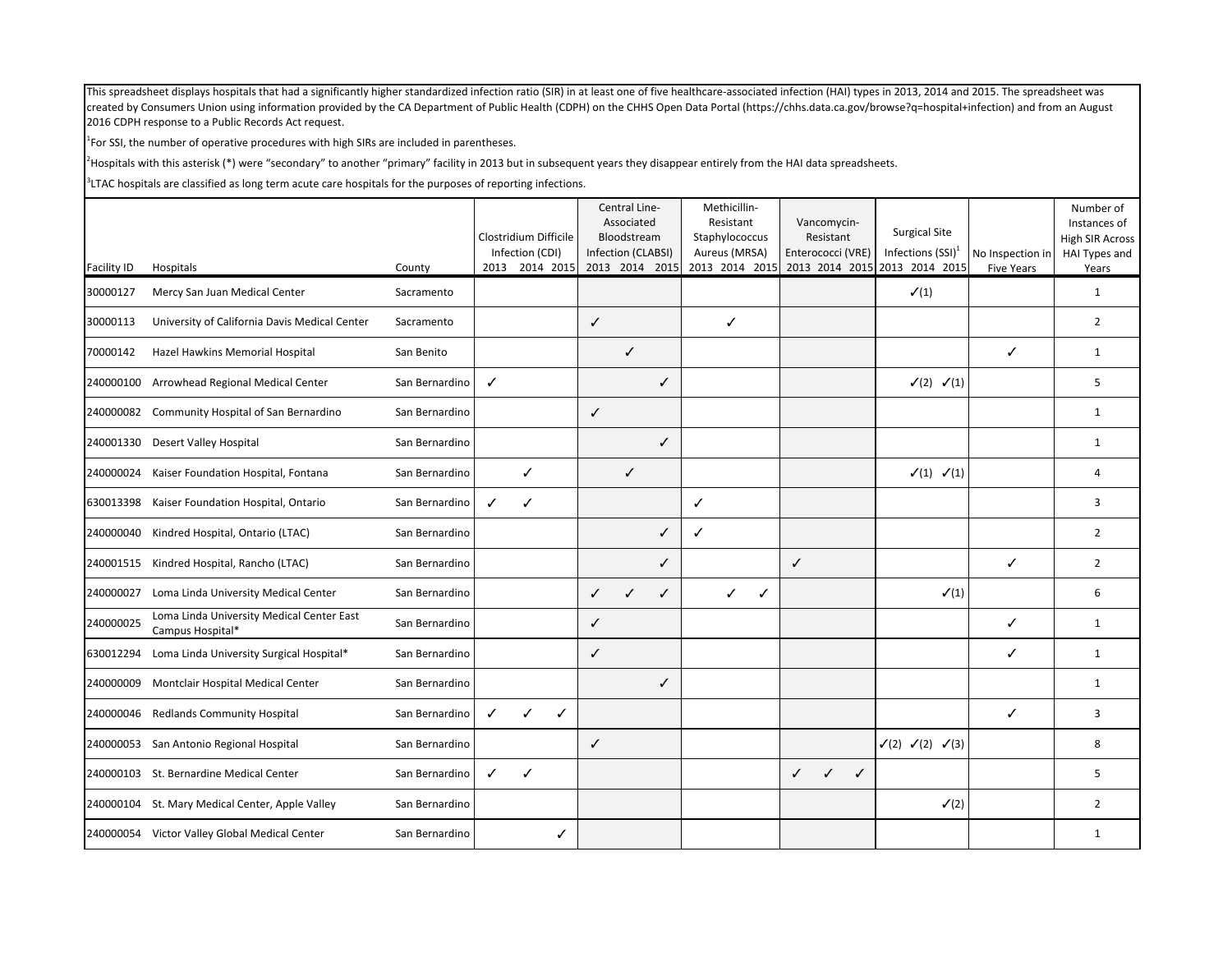$<sup>1</sup>$  For SSI, the number of operative procedures with high SIRs are included in parentheses.</sup>

<sup>2</sup>Hospitals with this asterisk (\*) were "secondary" to another "primary" facility in 2013 but in subsequent years they disappear entirely from the HAI data spreadsheets.

|                    |                                                                               |           | Clostridium Difficile | Infection (CDI) |                |              | Central Line-<br>Associated<br>Bloodstream<br>Infection (CLABSI) |      | Methicillin-<br>Resistant<br>Staphylococcus<br>Aureus (MRSA) | Vancomycin-<br>Resistant<br>Enterococci (VRE) | <b>Surgical Site</b><br>Infections $(SSI)^1$       | No Inspection in  | Number of<br>Instances of<br><b>High SIR Across</b><br>HAI Types and |
|--------------------|-------------------------------------------------------------------------------|-----------|-----------------------|-----------------|----------------|--------------|------------------------------------------------------------------|------|--------------------------------------------------------------|-----------------------------------------------|----------------------------------------------------|-------------------|----------------------------------------------------------------------|
| <b>Facility ID</b> | Hospitals                                                                     | County    |                       |                 | 2013 2014 2015 |              | 2013 2014                                                        | 2015 | 2013 2014 2015                                               | 2013 2014 2015 2013 2014 2015                 |                                                    | <b>Five Years</b> | Years                                                                |
| 90000013           | Alvarado Hospital Medical Center                                              | San Diego |                       |                 | ✓              |              |                                                                  | ✓    | ✓                                                            |                                               |                                                    |                   | 3                                                                    |
| 80000045           | <b>Grossmont Hospital</b>                                                     | San Diego |                       |                 | ✓              |              |                                                                  |      |                                                              |                                               |                                                    |                   | $\mathbf{1}$                                                         |
| 80000144           | Kaiser Foundation Hospital, San Diego                                         | San Diego |                       | ✓               | ✓              |              | $\checkmark$                                                     | ✓    |                                                              |                                               | $\checkmark(1)$<br>$\checkmark(1)$                 |                   | 6                                                                    |
| 90000048           | Kindred Hospital, San Diego (LTAC)                                            | San Diego |                       |                 |                |              |                                                                  | ✓    |                                                              |                                               |                                                    |                   | $\mathbf{1}$                                                         |
| 80000142           | Palomar Health Downtown Campus                                                | San Diego | $\checkmark$          |                 |                | ✓            |                                                                  |      |                                                              |                                               |                                                    |                   | $\overline{2}$                                                       |
| 630013873          | <b>Palomar Medical Center</b>                                                 | San Diego |                       | $\checkmark$    |                |              |                                                                  |      |                                                              |                                               |                                                    |                   | $\mathbf{1}$                                                         |
| 90000145           | Paradise Valley Hospital                                                      | San Diego |                       |                 |                | ✓            | $\checkmark$                                                     |      |                                                              |                                               |                                                    |                   | $\overline{2}$                                                       |
| 80000147           | Pomerado Hospital                                                             | San Diego |                       | ✓               |                |              |                                                                  |      |                                                              |                                               | $\checkmark(2)$ $\checkmark(1)$                    |                   | 4                                                                    |
| 80000023           | Rady Children's Hospital - San Diego                                          | San Diego |                       |                 |                |              |                                                                  | ✓    |                                                              |                                               |                                                    |                   | 1                                                                    |
| 80000022           | <b>Scripps Green Hospital</b>                                                 | San Diego | $\checkmark$          |                 | $\checkmark$   | $\checkmark$ |                                                                  |      |                                                              |                                               | $\checkmark$ (2) $\checkmark$ (2)                  |                   | $\overline{7}$                                                       |
| 80000150           | Scripps Memorial Hospital - Encinitas                                         | San Diego |                       |                 |                |              |                                                                  | ✓    |                                                              |                                               | $\checkmark(1)$ $\checkmark(1)$ $\checkmark(5)$    |                   | 8                                                                    |
| 80000149           | Scripps Memorial Hospital - La Jolla                                          | San Diego |                       |                 |                | ✓            |                                                                  |      |                                                              |                                               | $\checkmark(1)$ $\checkmark(1)$ $\checkmark(1)$    |                   | 4                                                                    |
| 90000025           | <b>Scripps Mercy Hospital</b>                                                 | San Diego | $\checkmark$          |                 |                | ✓            |                                                                  |      |                                                              |                                               | $\checkmark$ (2) $\checkmark$ (1) $\checkmark$ (1) |                   | 6                                                                    |
| 90000016           | Scripps Mercy Hospital Chula Vista                                            | San Diego |                       |                 | ✓              |              |                                                                  |      |                                                              |                                               | $\checkmark$ (2) $\checkmark$ (2)                  | $\checkmark$      | 5                                                                    |
| 90000021           | Sharp Chula Vista Medical Center                                              | San Diego |                       | ✓               | ✓              |              | $\checkmark$                                                     | ✓    |                                                              |                                               |                                                    |                   | 4                                                                    |
| 80000036           | <b>Sharp Memorial Hospital</b>                                                | San Diego | $\checkmark$          | ✓               | ✓              |              |                                                                  | ✓    |                                                              |                                               | $\checkmark(1)$<br>$\checkmark(1)$                 |                   | 6                                                                    |
| 80000152           | <b>Tri-City Medical Center</b>                                                | San Diego |                       |                 |                |              |                                                                  |      |                                                              |                                               | $\checkmark(1)$<br>$\checkmark$ (2)                |                   | 3                                                                    |
| 90001116           | UCSD La Jolla, John M/Sally B Thornton Hosp &<br>Sulpizio Cardiovascular Ctr* | San Diego | $\checkmark$          |                 |                | ✓            |                                                                  |      |                                                              |                                               | $\checkmark$ (3)                                   | ✓                 | 5                                                                    |
| 90000154           | University of California, San Diego Medical<br>Center                         | San Diego | ✓                     | ✓               |                | ✓            |                                                                  | ✓    |                                                              | ✓                                             | $\checkmark$ (3) $\checkmark$ (1) $\checkmark$ (1) |                   | 12                                                                   |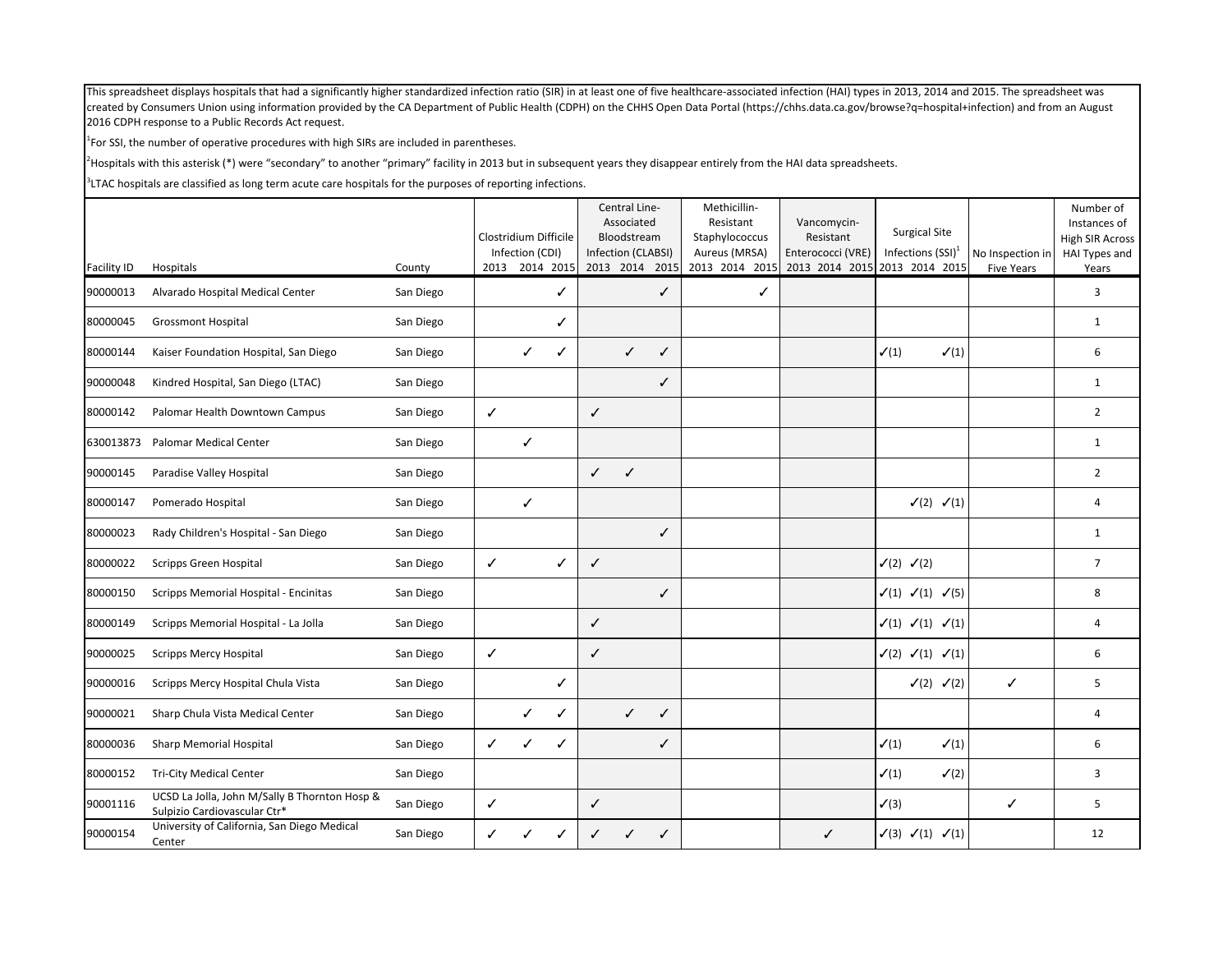$<sup>1</sup>$  For SSI, the number of operative procedures with high SIRs are included in parentheses.</sup>

<sup>2</sup>Hospitals with this asterisk (\*) were "secondary" to another "primary" facility in 2013 but in subsequent years they disappear entirely from the HAI data spreadsheets.

| <b>Facility ID</b> | Hospitals                                                      | County          |              | Clostridium Difficile<br>Infection (CDI)<br>2013 2014 2015 |   | Central Line-<br>Associated<br>Bloodstream<br>Infection (CLABSI)<br>2013 2014 2015 |              | Methicillin-<br>Resistant<br>Staphylococcus<br>Aureus (MRSA)<br>2013 2014 2015 |              | Vancomycin-<br>Resistant<br>Enterococci (VRE) |                                 | <b>Surgical Site</b><br>Infections $(SSI)^1$<br>2013 2014 2015 2013 2014 2015 | No Inspection in  | Number of<br>Instances of<br><b>High SIR Across</b><br>HAI Types and |
|--------------------|----------------------------------------------------------------|-----------------|--------------|------------------------------------------------------------|---|------------------------------------------------------------------------------------|--------------|--------------------------------------------------------------------------------|--------------|-----------------------------------------------|---------------------------------|-------------------------------------------------------------------------------|-------------------|----------------------------------------------------------------------|
| 90000977           | Vibra Hospital of San Diego (LTAC)                             | San Diego       |              |                                                            |   | $\checkmark$                                                                       | $\checkmark$ |                                                                                |              |                                               |                                 |                                                                               | <b>Five Years</b> | Years<br>$\overline{2}$                                              |
| 220000022          | California Pacific Medical Center - Pacific Campus<br>Hospital | San Francisco   |              |                                                            | ✓ |                                                                                    |              |                                                                                |              | $\checkmark$<br>✓                             |                                 |                                                                               | ✓                 | 3                                                                    |
| 220000008          | Kaiser Foundation Hospital, San Francisco                      | San Francisco   |              |                                                            |   |                                                                                    |              |                                                                                |              |                                               | $\checkmark(1)$ $\checkmark(1)$ |                                                                               |                   | $\overline{2}$                                                       |
| 220000029          | Saint Francis Memorial Hospital                                | San Francisco   |              | $\checkmark$                                               |   |                                                                                    |              |                                                                                |              |                                               |                                 |                                                                               |                   | $\mathbf{1}$                                                         |
|                    | 220000031 UCSF Medical Center                                  | San Francisco   | ✓            |                                                            | ✓ | $\checkmark$                                                                       | ✓            |                                                                                | $\checkmark$ |                                               | $\checkmark(1)$                 | $\checkmark(1)$                                                               |                   | $\overline{7}$                                                       |
| 220000015          | UCSF Medical Center at Mount Zion*                             | San Francisco   | ✓            |                                                            |   | $\checkmark$                                                                       |              |                                                                                | $\checkmark$ |                                               | $\checkmark(1)$                 |                                                                               | ✓                 | $\overline{4}$                                                       |
| 30000117           | Dameron Hospital                                               | San Joaquin     |              |                                                            | ✓ |                                                                                    |              |                                                                                |              |                                               |                                 |                                                                               |                   | $\mathbf{1}$                                                         |
| 30000973           | Kaiser Foundation Hospital, Manteca                            | San Joaquin     |              | $\checkmark$                                               |   |                                                                                    |              |                                                                                |              |                                               |                                 |                                                                               |                   | $\mathbf{1}$                                                         |
| 30000139           | Lodi Memorial Hospital                                         | San Joaquin     | ✓            |                                                            |   |                                                                                    |              |                                                                                |              |                                               |                                 |                                                                               |                   | $\mathbf{1}$                                                         |
| 30000135           | San Joaquin General Hospital                                   | San Joaquin     |              |                                                            |   | $\checkmark$                                                                       |              |                                                                                |              |                                               |                                 |                                                                               |                   | $\mathbf{1}$                                                         |
| 30000143           | St. Joseph's Medical Center Of Stockton                        | San Joaquin     | $\checkmark$ | $\checkmark$                                               |   |                                                                                    |              |                                                                                |              |                                               |                                 |                                                                               |                   | $\overline{2}$                                                       |
| 30000141           | <b>Sutter Tracy Community Hospital</b>                         | San Joaquin     |              |                                                            | ✓ |                                                                                    |              |                                                                                |              |                                               |                                 |                                                                               |                   | $\mathbf{1}$                                                         |
| 50000037           | Twin Cities Community Hospital                                 | San Luis Obispo |              |                                                            |   |                                                                                    |              |                                                                                |              |                                               | $\mathcal{V}(1)$                |                                                                               |                   | $\mathbf{1}$                                                         |
| 220000010          | Kaiser Foundation Hospital, Redwood City                       | San Mateo       | $\checkmark$ | $\checkmark$                                               |   |                                                                                    |              |                                                                                |              |                                               |                                 |                                                                               |                   | $\overline{2}$                                                       |
| 220000009          | Kaiser Foundation Hospital, South San Francisco San Mateo      |                 |              |                                                            | ✓ |                                                                                    |              |                                                                                |              |                                               |                                 |                                                                               |                   | $\mathbf{1}$                                                         |
|                    | 220000025 Sequoia Hospital                                     | San Mateo       |              |                                                            |   |                                                                                    |              |                                                                                |              |                                               | $\checkmark(1)$                 |                                                                               |                   | $\mathbf{1}$                                                         |
| 220000028          | Seton Coastside*                                               | San Mateo       | ✓            |                                                            |   |                                                                                    |              |                                                                                |              |                                               | $\checkmark(1)$                 |                                                                               | ✓                 | $\overline{2}$                                                       |
| 220000026          | Seton Medical Center                                           | San Mateo       | ✓            |                                                            | ✓ |                                                                                    |              |                                                                                |              |                                               | $\checkmark(1)$                 |                                                                               |                   | $\overline{4}$                                                       |
| 50000022           | Cottage Rehabilitation Hospital*                               | Santa Barbara   | ✓            |                                                            |   |                                                                                    |              |                                                                                |              |                                               | $\checkmark(1)$                 |                                                                               | ✓                 | $\overline{2}$                                                       |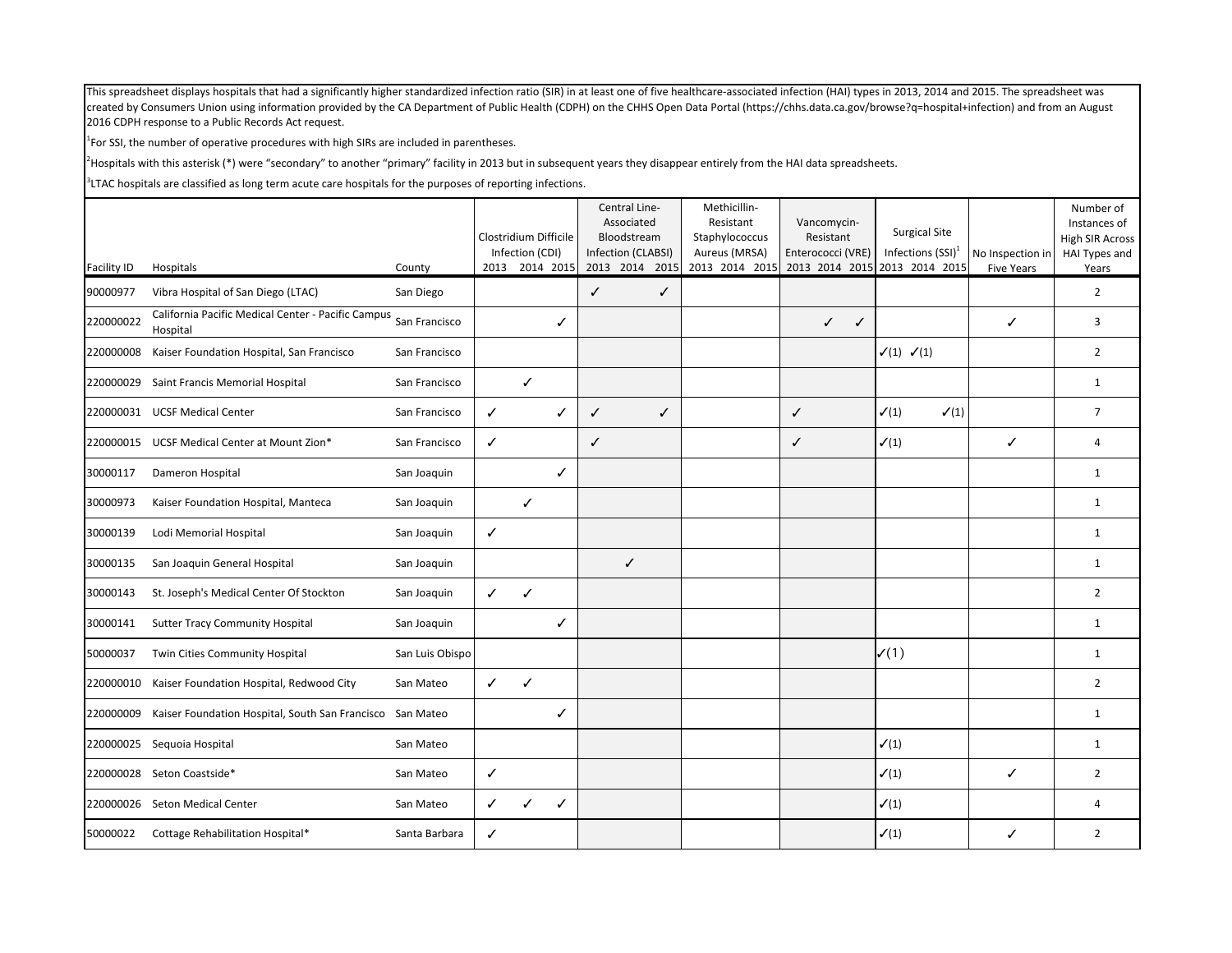$<sup>1</sup>$  For SSI, the number of operative procedures with high SIRs are included in parentheses.</sup>

<sup>2</sup>Hospitals with this asterisk (\*) were "secondary" to another "primary" facility in 2013 but in subsequent years they disappear entirely from the HAI data spreadsheets.

|             |                                                            |               |              | Clostridium Difficile             |              | Central Line-<br>Associated<br>Bloodstream |              | Methicillin-<br>Resistant<br>Staphylococcus | Vancomycin-<br>Resistant | <b>Surgical Site</b>                                  |                                       | Number of<br>Instances of<br>High SIR Across |
|-------------|------------------------------------------------------------|---------------|--------------|-----------------------------------|--------------|--------------------------------------------|--------------|---------------------------------------------|--------------------------|-------------------------------------------------------|---------------------------------------|----------------------------------------------|
| Facility ID | Hospitals                                                  | County        |              | Infection (CDI)<br>2013 2014 2015 |              | Infection (CLABSI)<br>2013 2014 2015       |              | Aureus (MRSA)<br>2013 2014 2015             | Enterococci (VRE)        | Infections $(SSI)^1$<br>2013 2014 2015 2013 2014 2015 | No Inspection in<br><b>Five Years</b> | HAI Types and<br>Years                       |
| 50000280    | Santa Barbara Cottage Hospital                             | Santa Barbara | ✓            |                                   |              |                                            |              |                                             |                          | $\checkmark(1)$ $\checkmark(1)$ $\checkmark(1)$       |                                       | $\overline{4}$                               |
| 70000153    | Good Samaritan Hospital, San Jose                          | Santa Clara   |              |                                   |              |                                            |              |                                             |                          | $\checkmark(1)$ $\checkmark(1)$                       |                                       | $\overline{2}$                               |
| 70000150    | Kaiser Foundation Hospital, San Jose                       | Santa Clara   |              | $\checkmark$                      | $\checkmark$ | $\checkmark$                               |              |                                             |                          | $\checkmark$ (2)                                      |                                       | 5                                            |
| 70001355    | Kaiser Foundation Hospital, Santa Clara                    | Santa Clara   |              |                                   | $\checkmark$ |                                            | $\checkmark$ |                                             |                          | $\checkmark$ (3)                                      |                                       | 5                                            |
| 70001349    | Lucile Packard Children's Hospital Stanford                | Santa Clara   |              |                                   | $\checkmark$ | $\checkmark$                               | ✓            |                                             |                          |                                                       | ✓                                     | 3                                            |
| 70000146    | O'Connor Hospital                                          | Santa Clara   | ✓            |                                   |              |                                            |              |                                             |                          |                                                       |                                       | $\mathbf{1}$                                 |
| 70000133    | Regional Medical Center of San Jose                        | Santa Clara   |              |                                   | $\checkmark$ | $\checkmark$                               | ✓            |                                             |                          | $\checkmark$ (2) $\checkmark$ (2)                     |                                       | $\overline{7}$                               |
| 70000149    | Santa Clara Valley Medical Center                          | Santa Clara   |              |                                   |              | ✓                                          | ✓            |                                             |                          | $\checkmark$ (2) $\checkmark$ (1)                     | $\checkmark$                          | 5                                            |
| 70001357    | <b>Stanford Health Care</b>                                | Santa Clara   | ✓            | $\checkmark$                      |              |                                            |              |                                             | $\checkmark$<br>✓        | $\checkmark(1)$ $\checkmark(3)$<br>$\checkmark(1)$    | ✓                                     | 9                                            |
| 70000139    | Dominican Hospital                                         | Santa Cruz    | $\checkmark$ |                                   |              |                                            |              |                                             |                          | $\checkmark(1)$ $\checkmark(1)$                       |                                       | 3                                            |
| 70000959    | Sutter Maternity & Surgery Center of Santa Cruz Santa Cruz |               |              |                                   |              |                                            |              |                                             |                          | $\checkmark(1)$                                       |                                       | $\mathbf{1}$                                 |
|             | 230000010 Mercy Medical Center Redding                     | Shasta        |              |                                   |              |                                            |              |                                             |                          | $\checkmark(1)$                                       |                                       | $\mathbf{1}$                                 |
|             | 230000016 Shasta Regional Medical Center                   | Shasta        |              | ✓                                 |              | $\checkmark$                               |              |                                             |                          | $\checkmark(1)$                                       | ✓                                     | 3                                            |
|             | 230000422 Vibra Hospital of Northern California (LTAC)     | Shasta        |              |                                   |              |                                            |              | ✓                                           |                          |                                                       | ✓                                     | $\mathbf{1}$                                 |
|             | 150000441 California Medical Facility                      | Solano        |              |                                   | $\checkmark$ | $\checkmark$                               |              |                                             |                          |                                                       |                                       | $\overline{2}$                               |
| 110000011   | Kaiser Foundation Hospital and Rehab Center,<br>Vallejo    | Solano        | ✓            | ✓                                 |              |                                            |              |                                             |                          | $\checkmark(1)$                                       |                                       | 3                                            |
| 630012364   | Kaiser Foundation Hospital, Vacaville                      | Solano        | ✓            | $\checkmark$                      |              |                                            |              |                                             |                          | $\checkmark(1)$                                       |                                       | 3                                            |
| 110000010   | Northbay Medical Center                                    | Solano        |              | ✓                                 |              |                                            |              |                                             | ✓                        |                                                       |                                       | $\overline{2}$                               |
|             | 110000378 Northbay Vacavalley Hospital                     | Solano        |              | ✓                                 |              |                                            |              |                                             |                          |                                                       |                                       | $\mathbf{1}$                                 |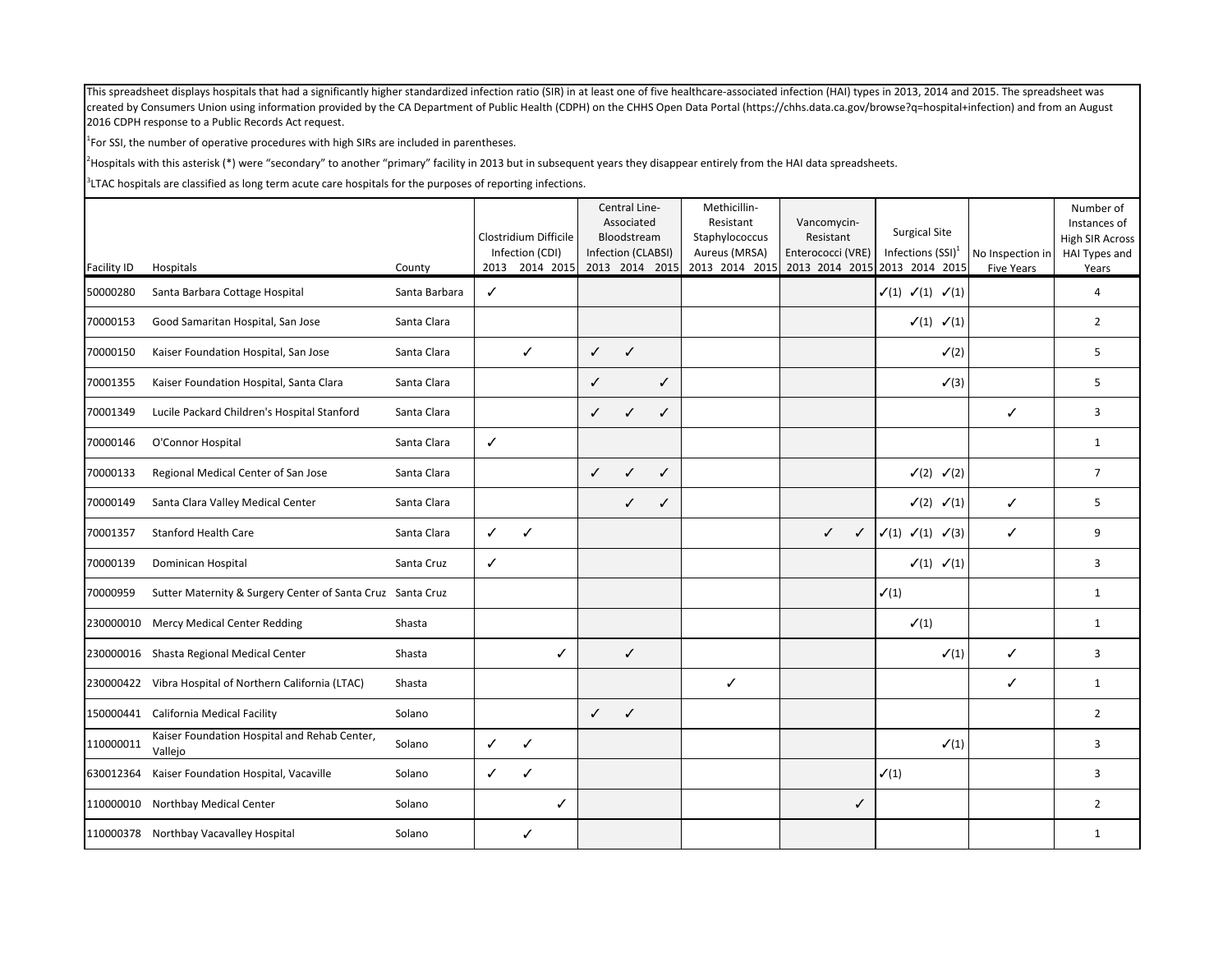$<sup>1</sup>$  For SSI, the number of operative procedures with high SIRs are included in parentheses.</sup>

<sup>2</sup>Hospitals with this asterisk (\*) were "secondary" to another "primary" facility in 2013 but in subsequent years they disappear entirely from the HAI data spreadsheets.

|                    |                                                                                       |            |              |                                          | Central Line-<br>Associated       | Methicillin-<br>Resistant       | Vancomycin-                    | <b>Surgical Site</b>                               |                   | Number of<br>Instances of        |
|--------------------|---------------------------------------------------------------------------------------|------------|--------------|------------------------------------------|-----------------------------------|---------------------------------|--------------------------------|----------------------------------------------------|-------------------|----------------------------------|
|                    |                                                                                       |            |              | Clostridium Difficile<br>Infection (CDI) | Bloodstream<br>Infection (CLABSI) | Staphylococcus<br>Aureus (MRSA) | Resistant<br>Enterococci (VRE) | Infections $(SSI)^1$                               | No Inspection in  | High SIR Across<br>HAI Types and |
| <b>Facility ID</b> | Hospitals                                                                             | County     |              | 2013 2014 2015                           | 2013 2014 2015                    | 2013 2014 2015                  | 2013 2014 2015 2013 2014 2015  |                                                    | <b>Five Years</b> | Years                            |
| 110000068          | Sutter Solano Medical Center                                                          | Solano     |              |                                          |                                   |                                 |                                | $\checkmark(1)$                                    |                   | $\mathbf{1}$                     |
| 110000508          | Kaiser Foundation Hospital, Santa Rosa                                                | Sonoma     |              | ✓                                        |                                   |                                 |                                |                                                    |                   | $\mathbf{1}$                     |
|                    | 140001268 Santa Rosa Memorial Hospital                                                | Sonoma     |              | ✓                                        |                                   |                                 |                                | $\checkmark$ (3)                                   |                   | $\overline{4}$                   |
|                    | 150000050 Sonoma Developmental Center                                                 | Sonoma     |              |                                          |                                   | $\checkmark$                    |                                |                                                    | ✓                 | $\mathbf{1}$                     |
| 110000007          | Sutter Santa Rosa Regional Hospital                                                   | Sonoma     |              | ✓                                        | ✓                                 |                                 |                                | $\checkmark(1)$ $\checkmark(1)$ $\checkmark(1)$    |                   | 5                                |
| 30000129           | Central Valley Specialty Hospital (LTAC)                                              | Stanislaus |              |                                          | ✓                                 |                                 |                                |                                                    |                   | 1                                |
| 30000122           | <b>Doctors Medical Center</b>                                                         | Stanislaus |              |                                          |                                   |                                 |                                | $\checkmark(1)$ $\checkmark(1)$                    |                   | $\overline{2}$                   |
| 30000125           | <b>Emanuel Medical Center</b>                                                         | Stanislaus | ✓            | ✓                                        |                                   |                                 |                                |                                                    |                   | $\overline{2}$                   |
| 30000123           | <b>Memorial Medical Center</b>                                                        | Stanislaus | $\checkmark$ | ✓                                        | ✓                                 |                                 |                                | $\checkmark(1)$                                    |                   | $\overline{4}$                   |
| 230000261          | Fremont Medical Center, Yuba City (Same facility<br>ID as: Rideout Memorial Hospital) | Sutter     | $\checkmark$ |                                          | $\checkmark$                      | $\checkmark$                    | $\checkmark$                   | $\checkmark(1)$                                    |                   | 5                                |
| 230000260          | Fremont Medical Center*                                                               | Sutter     | ✓            |                                          | $\checkmark$                      | $\checkmark$                    | $\checkmark$                   | $\checkmark(1)$                                    | ✓                 | 5                                |
| 120001444          | Kaweah Delta Medical Center                                                           | Tulare     |              |                                          |                                   | ✓                               |                                | $\checkmark$ (3)                                   |                   | 4                                |
| 30000365           | Sonora Regional Medical Center - Fairview Lane<br>location*                           | Tuolumne   |              |                                          |                                   |                                 |                                | $\checkmark(1)$                                    | ✓                 | $\mathbf{1}$                     |
| 30001799           | Sonora Regional Medical Center - Greenley Road<br>location                            | Tuolumne   |              |                                          |                                   |                                 |                                | $\checkmark(1)$                                    | ✓                 | $\mathbf{1}$                     |
| 50000020           | Los Robles Hospital & Medical Center                                                  | Ventura    | $\checkmark$ | $\checkmark$                             |                                   |                                 | ✓                              |                                                    |                   | 3                                |
| 50000455           | Simi Valley Hospital & Health Care Services                                           | Ventura    | ✓            |                                          | $\checkmark$                      |                                 |                                |                                                    |                   | 3                                |
| 50000026           | St Johns Pleasant Valley Hospital                                                     | Ventura    | ✓            | ✓<br>✓                                   |                                   |                                 |                                |                                                    |                   | 3                                |
| 50000035           | St Johns Regional Medical Center                                                      | Ventura    |              |                                          | $\checkmark$                      |                                 |                                | $\checkmark(1)$                                    |                   | $\overline{2}$                   |
| 50000039           | Ventura County Medical Center                                                         | Ventura    |              |                                          | ✓<br>✓                            |                                 |                                | $\checkmark$ (1) $\checkmark$ (1) $\checkmark$ (3) |                   | $\overline{7}$                   |